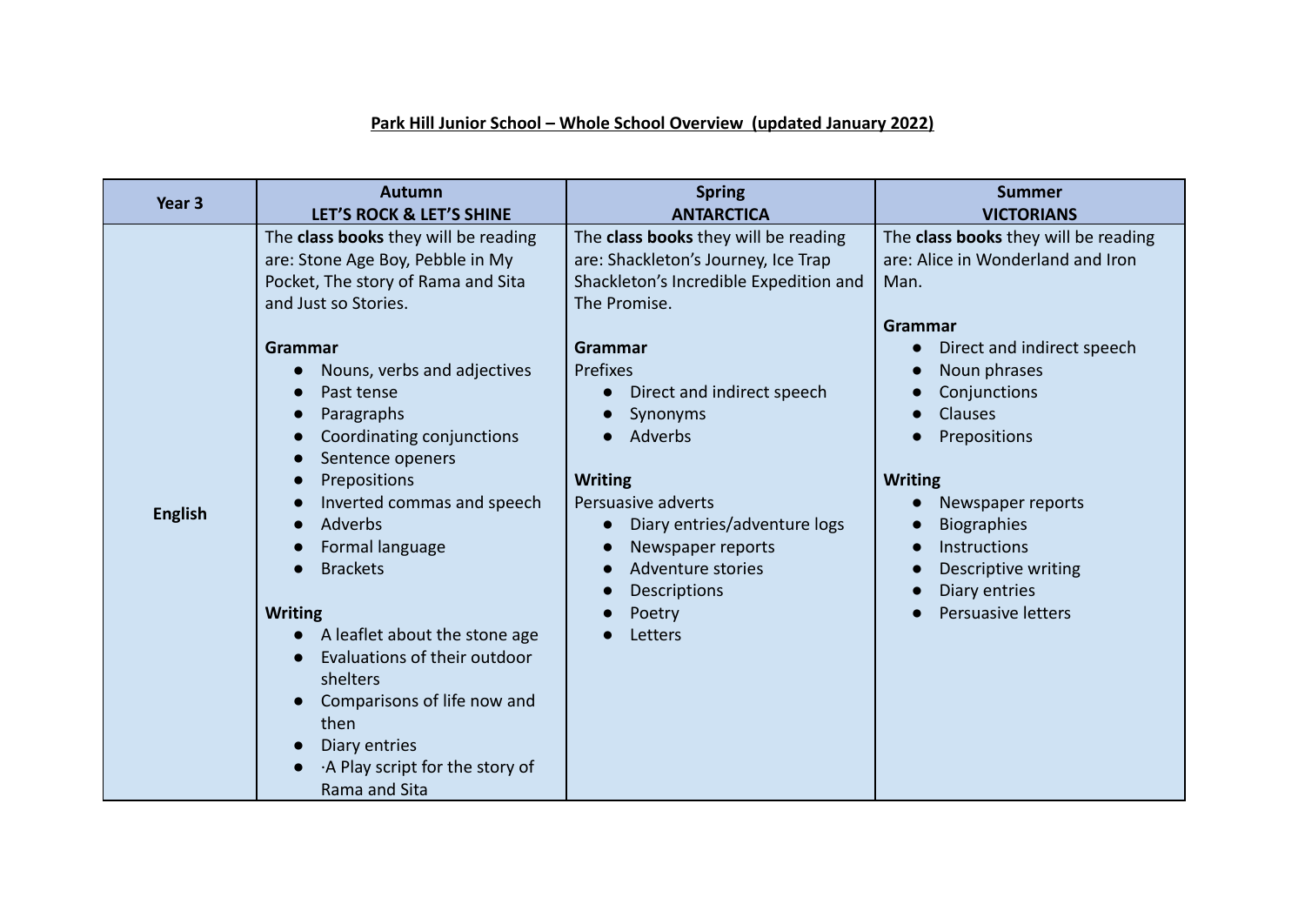|                    | Instructions for making hand<br>puppets<br>A just so story<br>Letters                                                                                                                                                                                                                                                                                                                                                                                                                                                                                                                                                                                                      |                                                                                                                                                                                                                                                                                                                                                                                                                                                                                                                                                                                                                                                                                                                                                                                                                                                         |                                                                                                                                                                                                                                                                                                                                                                                                                                                                                                                                                                                                                                                                                                                                 |
|--------------------|----------------------------------------------------------------------------------------------------------------------------------------------------------------------------------------------------------------------------------------------------------------------------------------------------------------------------------------------------------------------------------------------------------------------------------------------------------------------------------------------------------------------------------------------------------------------------------------------------------------------------------------------------------------------------|---------------------------------------------------------------------------------------------------------------------------------------------------------------------------------------------------------------------------------------------------------------------------------------------------------------------------------------------------------------------------------------------------------------------------------------------------------------------------------------------------------------------------------------------------------------------------------------------------------------------------------------------------------------------------------------------------------------------------------------------------------------------------------------------------------------------------------------------------------|---------------------------------------------------------------------------------------------------------------------------------------------------------------------------------------------------------------------------------------------------------------------------------------------------------------------------------------------------------------------------------------------------------------------------------------------------------------------------------------------------------------------------------------------------------------------------------------------------------------------------------------------------------------------------------------------------------------------------------|
| <b>Mathematics</b> | Number bonds to 100.<br>Mental and written strategies<br>for addition and subtraction<br>Comparing and ordering 2- and<br>3-digit numbers<br>Multiplication and division<br>facts<br>Doubling and halving<br>Understanding a calendar<br>Telling the time to the nearest<br>5 minutes on analogue and<br>digital clocks<br>The properties of 3D shapes<br>Understanding fractions and<br>fractions of numbers<br>To use money and record using<br>the correct notation<br>To use an appropriate<br>instrument to measure length<br>and draw to the nearest cm<br>Measure and estimate capacity<br>Round 3 digit numbers to the<br>nearest 100<br>To divide with remainders | To rehearse place value in 3<br>$\bullet$<br>digit numbers and order them<br>on a number line.<br>Multiplying and dividing by 10<br>$\bullet$<br>with whole number answers<br>Mental and written strategies<br>$\bullet$<br>for addition and subtraction<br>Times table and division facts<br>$\bullet$<br>Doubling and halving<br>$\bullet$<br>Identifying 1/2, 1/3, 1/4, 1/6, 1/8<br>$\bullet$<br>and recognising how many of<br>each make a whole<br>Finding equivalent fractions<br>and fractions of amounts<br>Recognising right angles and<br>knowing they are measured in<br>degrees<br>Listing simple properties of 2D<br>shapes<br>Recognising that perimeter is<br>the distance around a 2D<br>shape<br>Knowing that angles can be<br>described as turns<br>Rounding 3 digit numbers to<br>the nearest 10 and 100<br>About money<br>$\bullet$ | Children will learn:<br>About fractions including<br>making wholes, counting in<br>tenths and recognising tenths<br>as a decimal<br>To place fractions on a number<br>line<br>To calculate fractions of an<br>amount<br>To compare fractions and<br>calculate equivalent fractions<br>To add and subtract fractions<br>To tell the time using O'clock,<br>half past, quarter past and<br>quarter to<br>About months and years and<br>how many hours are in a day<br>To tell the time to the nearest<br>5 minutes and minute<br>About a.m. and p.m. and the<br>24 hour clock<br>To find durations and compare<br>durations<br>To measure time in seconds<br>and problem solve with time<br>To identify right angles in<br>shapes |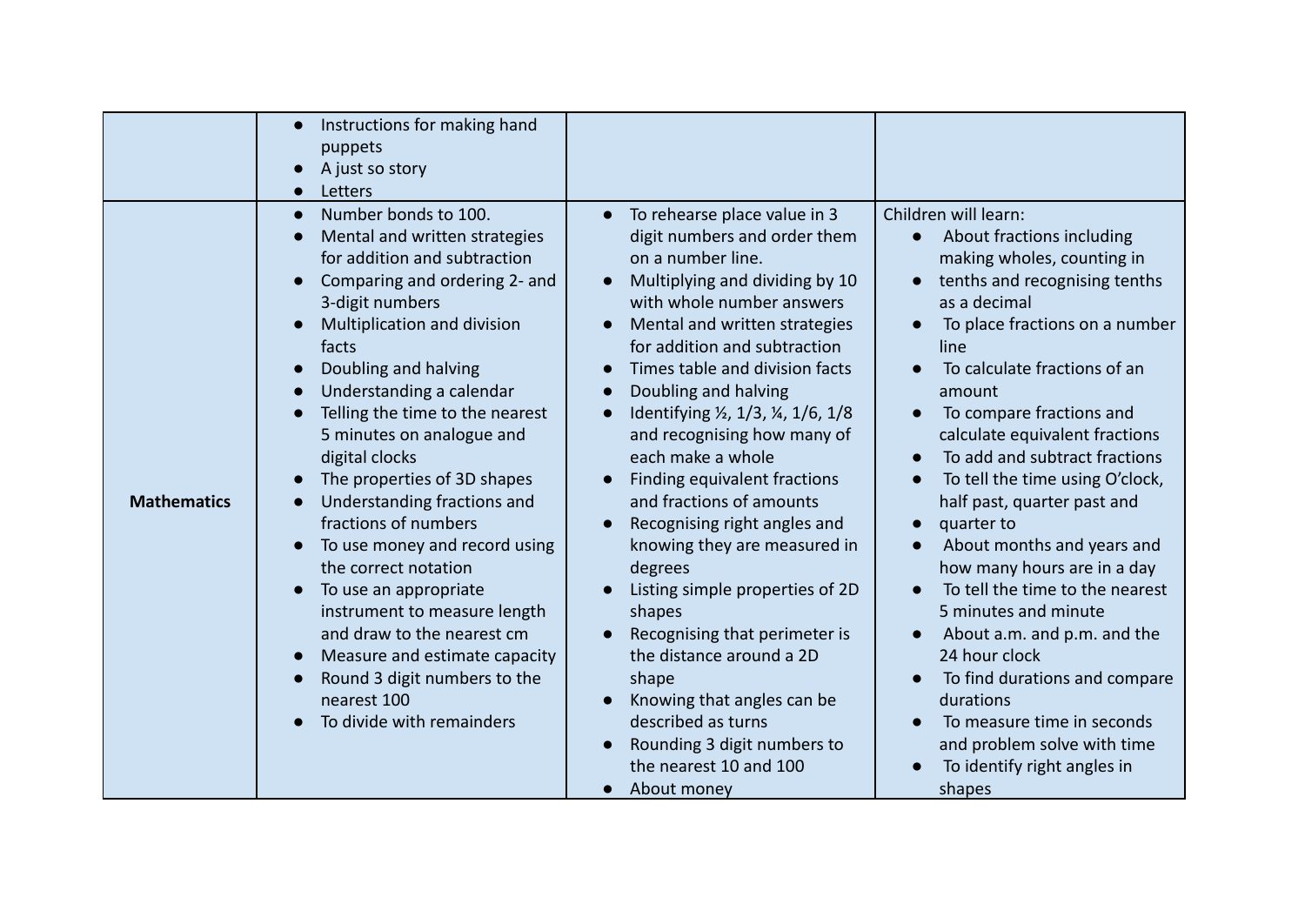|                |                                   | Telling time to the nearest<br>$\bullet$<br>minute on an analogue and<br>digital clock<br>Calculating time intervals and<br>solving word problems<br>involving time | To compare angles<br>To draw angles<br>About horizontal, vertical,<br>parallel and perpendicular<br>lines<br>To recognise and describe 2D<br>and 3D shapes<br>To measure and compare mass<br>To measure capacity, volume<br>and temperature |
|----------------|-----------------------------------|---------------------------------------------------------------------------------------------------------------------------------------------------------------------|---------------------------------------------------------------------------------------------------------------------------------------------------------------------------------------------------------------------------------------------|
|                | Children will learn:              | Children will learn:                                                                                                                                                | <b>Working scientifically</b>                                                                                                                                                                                                               |
|                | <b>Working scientifically</b>     | <b>Working scientifically</b>                                                                                                                                       | Children will learn:                                                                                                                                                                                                                        |
|                | How to classify                   | To use scientific evidence to                                                                                                                                       | To take accurate measurements                                                                                                                                                                                                               |
|                | To use scientific evidence to     | answer questions or support                                                                                                                                         | To set up practical enquiries,                                                                                                                                                                                                              |
|                | answer questions                  | their findings                                                                                                                                                      | comparatives and fair tests                                                                                                                                                                                                                 |
|                | To make careful observations      | To make systematic and                                                                                                                                              | To use results to draw simple                                                                                                                                                                                                               |
|                | To identify similarities and      | careful observations                                                                                                                                                | conclusions, make predictions and                                                                                                                                                                                                           |
|                | differences                       | <b>Animals including humans</b>                                                                                                                                     | suggest improvements                                                                                                                                                                                                                        |
|                | To ask relevant questions and     | That animals need the right<br>$\bullet$                                                                                                                            | To record findings using graphs                                                                                                                                                                                                             |
|                | use different types of scientific | types and amounts of nutrition                                                                                                                                      | To make predictions                                                                                                                                                                                                                         |
| <b>Science</b> | enquiries                         | That animals get their nutrition                                                                                                                                    |                                                                                                                                                                                                                                             |
|                | To use evidence to answer         | from what they eat                                                                                                                                                  | <b>Forces and Magnets</b>                                                                                                                                                                                                                   |
|                | questions                         | That humans and animals<br>$\bullet$                                                                                                                                | Children will learn:                                                                                                                                                                                                                        |
|                | To take accurate                  | have skeletons and muscles for                                                                                                                                      | How things move on different<br>$\bullet$                                                                                                                                                                                                   |
|                | measurements using a range of     | support, protection and                                                                                                                                             | surfaces and compare them                                                                                                                                                                                                                   |
|                | equipment                         | movement                                                                                                                                                            | That some forces need contact<br>$\bullet$                                                                                                                                                                                                  |
|                | To set up simple practical        | <b>Plants</b>                                                                                                                                                       | between two objects, but                                                                                                                                                                                                                    |
|                | enquiries.                        | The functions of different parts<br>$\bullet$                                                                                                                       | magnetic forces can act at a                                                                                                                                                                                                                |
|                | To record and report on           | of flowering and non-flowering                                                                                                                                      | distance                                                                                                                                                                                                                                    |
|                | findings                          | plants                                                                                                                                                              | To observe how magnets                                                                                                                                                                                                                      |
|                | To present data                   |                                                                                                                                                                     | attract and repel each other                                                                                                                                                                                                                |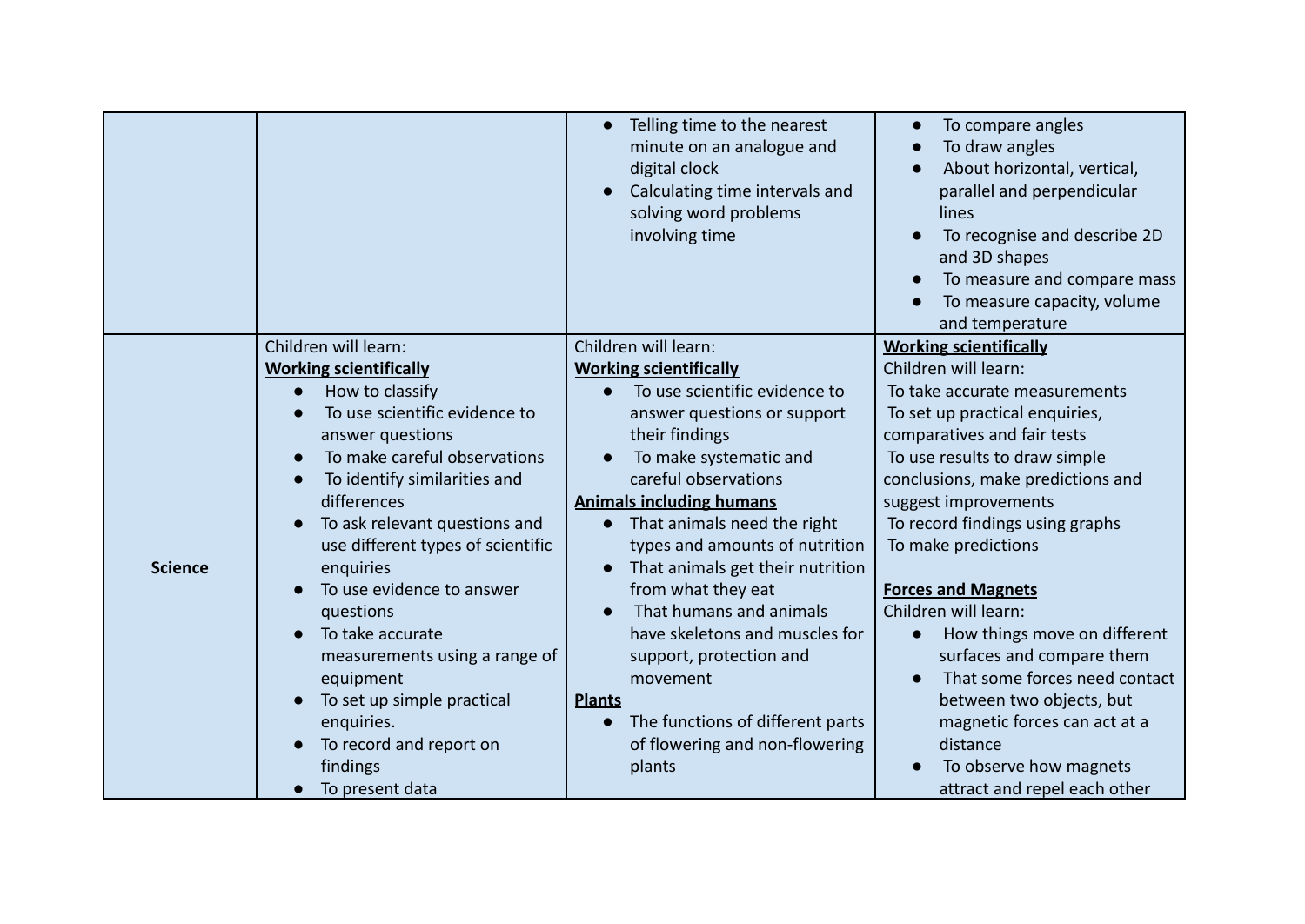|     | <b>Rocks</b><br>To compare and group<br>together different kinds of<br>rocks on<br>the basis of their appearance<br>and simple physical properties.<br>To describe how fossils are<br>formed<br>To recognise that soils are<br>made from rocks and organic<br>matter.<br>Light<br>That light is needed to see<br>things and that the sun is<br>dangerous to the eyes<br>About reflection<br>How shadows are formed and<br>find patterns in the sizes of<br>shadows. | The requirements of plants for<br>life and growth<br>To investigate the way water is<br>transported within plants<br>The part that the flower plays<br>in the life cycle of a flowering<br>plant<br>About seed formation, seed<br>$\bullet$<br>dispersal and pollination | and attract some materials and<br>not others<br>To identify magnetic materials<br>That magnets have two poles                                                                                                                      |
|-----|---------------------------------------------------------------------------------------------------------------------------------------------------------------------------------------------------------------------------------------------------------------------------------------------------------------------------------------------------------------------------------------------------------------------------------------------------------------------|--------------------------------------------------------------------------------------------------------------------------------------------------------------------------------------------------------------------------------------------------------------------------|------------------------------------------------------------------------------------------------------------------------------------------------------------------------------------------------------------------------------------|
| Art | In art the children will learn:<br>To use sketchbooks to make<br>observations and review their<br>art work<br>To create and use natural dyes<br>To take photographs from a<br>high angle<br>To use sketchbooks to make<br>observations and review their<br>art work.                                                                                                                                                                                                | In art the children will learn:<br>To use sketchbooks to make<br>observations and review their<br>art work.<br>To explore tone when looking<br>at sea landscapes<br>To explore using a range of<br>materials<br>To use different adhesive<br>techniques                  | In art the children will learn:<br>To use sketchbooks to make<br>observations and review their<br>art work.<br>About William Morris and Van<br>Gogh.<br>Develop their mastery of<br>different painting and printing<br>techniques. |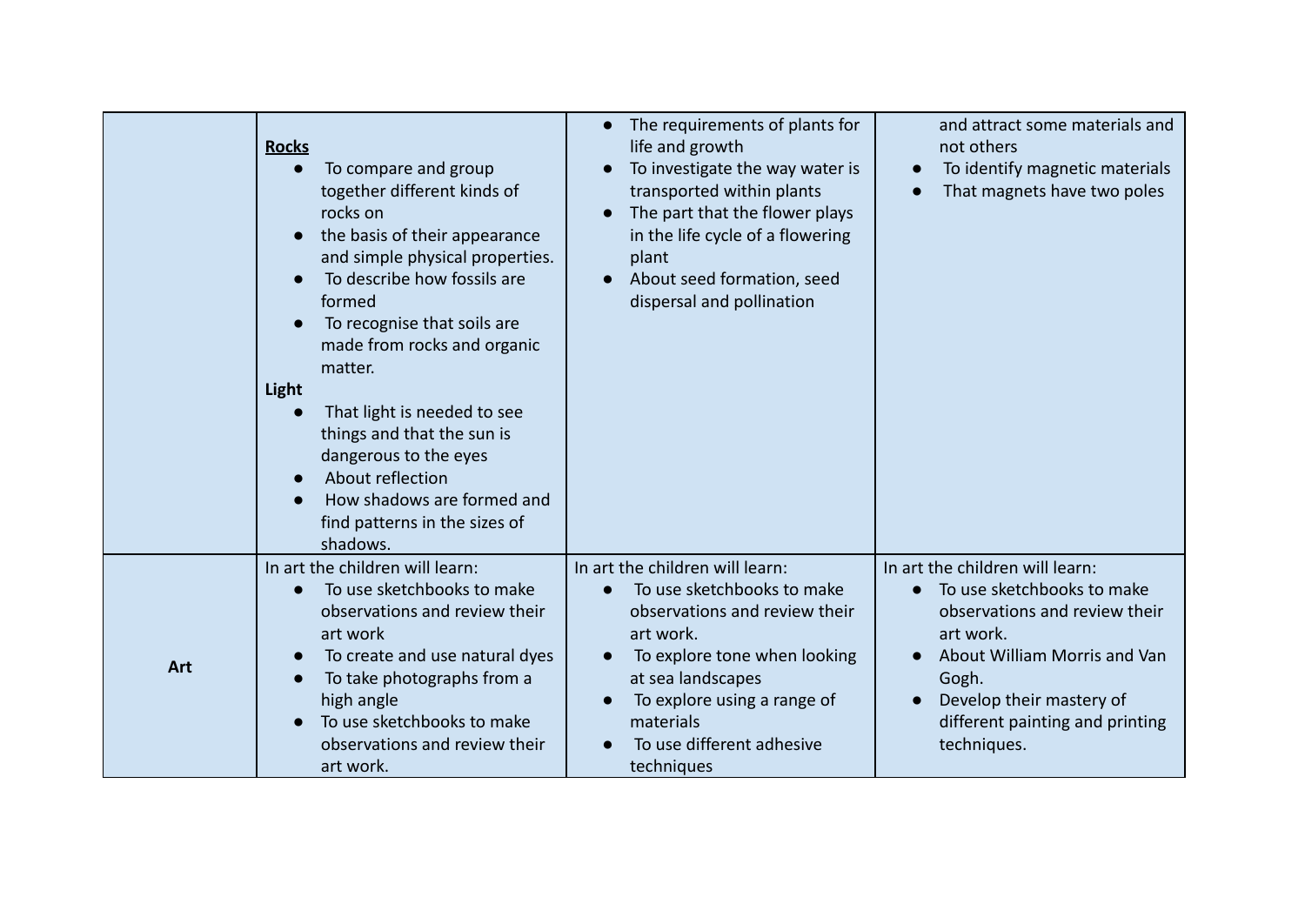|                  | To manipulate clay to create a<br>$\bullet$<br>figure                                                                                                                                                                                                                                                                                                                                                                                                                                                                                 |                                                                                                                                             |                                                                                                                                                                                                                                                                                                       |
|------------------|---------------------------------------------------------------------------------------------------------------------------------------------------------------------------------------------------------------------------------------------------------------------------------------------------------------------------------------------------------------------------------------------------------------------------------------------------------------------------------------------------------------------------------------|---------------------------------------------------------------------------------------------------------------------------------------------|-------------------------------------------------------------------------------------------------------------------------------------------------------------------------------------------------------------------------------------------------------------------------------------------------------|
| <b>Computing</b> | E-safety<br>$\bullet$<br>How to use Google Classroom<br>To touch type                                                                                                                                                                                                                                                                                                                                                                                                                                                                 | Children will learn:<br>How to input instructions on<br>Probots<br>How to code using Logo                                                   | Children will learn:<br>How to use sequence,<br>$\bullet$<br>selection, and repetition<br>programs in Scratch;<br>To work with variables and<br>various forms of input and<br>output<br>To use logical reasoning to<br>explain how some simple<br>algorithms work and to detect<br>and correct errors |
| <b>DT</b>        | In Design and Technology children will<br>learn:<br>To develop design criteria for<br>$\bullet$<br>an outdoor shelter<br>To select and use equipment<br>$\bullet$<br>To create annotated diagrams<br>To create their own tools using<br>flint<br>To evaluate their products<br>against the criteria<br>To prepare and cook a variety<br>of dishes during their outdoor<br>learning sessions.<br>To plan and evaluate a hand<br>puppet<br>To use a basic running stitch to<br>adhere two pieces of cloth<br>together for a hand puppet | In Design and Technology children will<br>learn:<br>To select and choose materials<br>based on their aesthetic and<br>functional properties | In Design and Technology children will<br>learn:<br>About the different<br>$\bullet$<br>mechanisms that allow toys to<br>move<br>Designing, making and<br>evaluating a Zoetrope                                                                                                                       |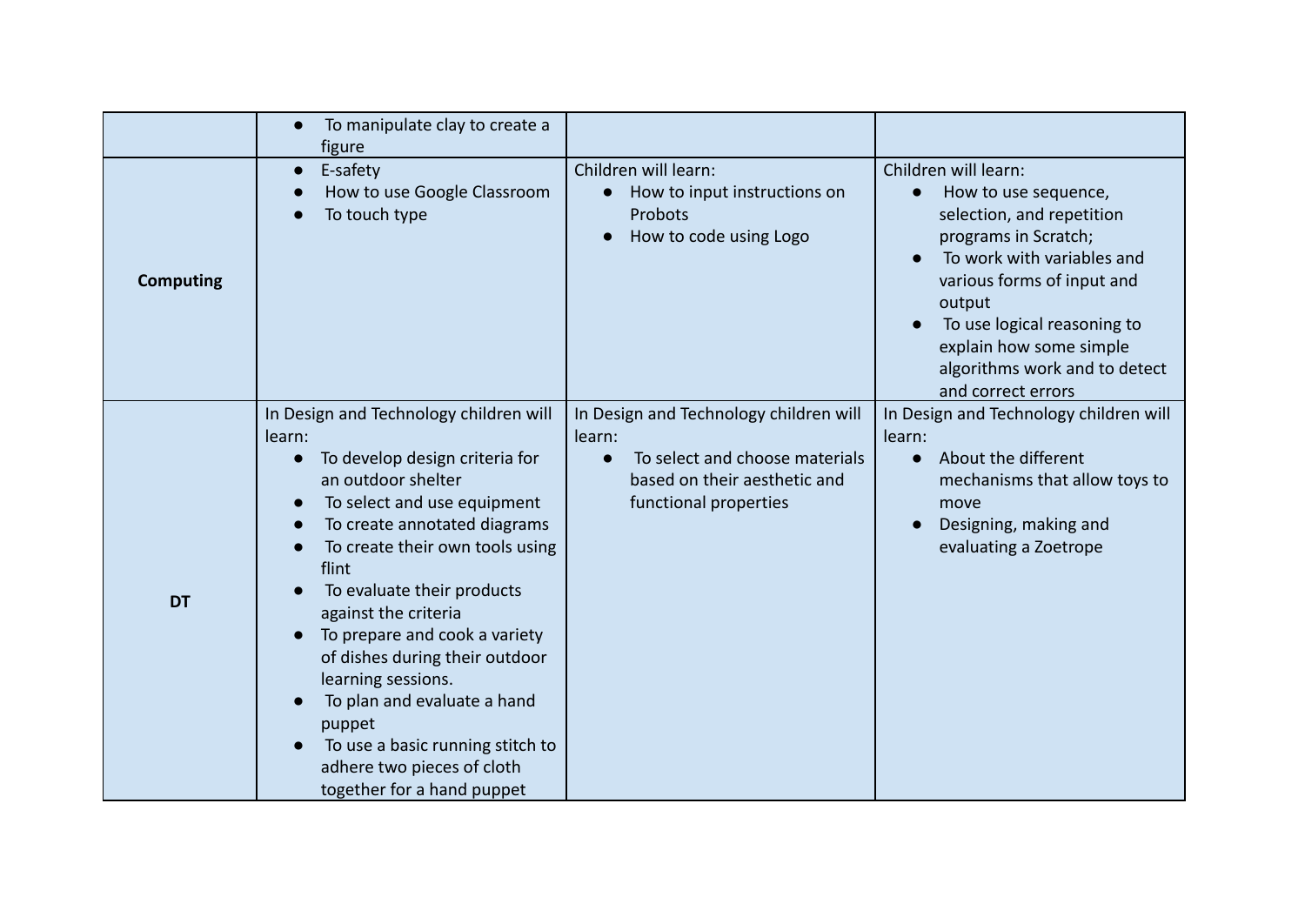|                | To use adhesives to complete<br>their puppet                                                                                                                                                                                                                                                                                                                                  |                                                                                                                                                                                                                                                                                                                                                                                                        |                                                                                                                                                                                                                                                                                                                                                                                        |
|----------------|-------------------------------------------------------------------------------------------------------------------------------------------------------------------------------------------------------------------------------------------------------------------------------------------------------------------------------------------------------------------------------|--------------------------------------------------------------------------------------------------------------------------------------------------------------------------------------------------------------------------------------------------------------------------------------------------------------------------------------------------------------------------------------------------------|----------------------------------------------------------------------------------------------------------------------------------------------------------------------------------------------------------------------------------------------------------------------------------------------------------------------------------------------------------------------------------------|
| <b>History</b> | In history the children will learn:<br>The chronology of the Stone<br>Age, Bronze<br>Age and Iron Age.<br>About hunter-gatherers<br>About agriculture, family life<br>and trade<br>The legacy of the Neolithic<br>people<br>About the importance of<br>Stonehenge<br>How to use different sources<br>to research information<br>Changes from the stone age to<br>the IronAge. | In History children will learn:<br>About the famous explorer<br><b>Ernest Shackleton</b><br>How expeditions paved the<br>way for new research and<br>understanding of areas                                                                                                                                                                                                                            | In History children will learn:<br>About the Victorians<br>including: Family life,<br>Education/school life,<br>Chronology and Queen Victoria<br>How the Victorians have<br>shaped our lives today<br>About inventions and<br>innovations from the time<br>How to research using a range<br>of sources                                                                                 |
| Geography      | In geography children will learn:<br>To use atlases maps and<br>globes to locate India.<br>Describe India according to<br>these key terms: climate,<br>hemisphere, other<br>places surrounding, time zone,<br>latitude, comparing to us,<br>bodies of water.<br>About the human and physical<br>features of India including the<br>flora and<br>fauna.                        | In Geography children will learn:<br>To use atlases and maps to<br>locate Antarctica<br>To describe Antarctica<br>according to these key terms:<br>climate, hemisphere, other<br>places surrounding, time zone,<br>latitude, comparing to us,<br>bodies of water.<br>About the fauna and flora of<br>Antarctica<br>Compare the physical and<br>$\bullet$<br>human geography of the UK to<br>Antarctica | In Geography children will learn:<br>To use atlases and maps to<br>locate and name the countries<br>in the UK, plus major cities<br>To describe the countries in<br>the UK according to these key<br>terms: climate, hemisphere,<br>other places surrounding, time<br>zone, latitude, comparing to<br>us, bodies of water.<br>The four points of a compass<br>About the British Empire |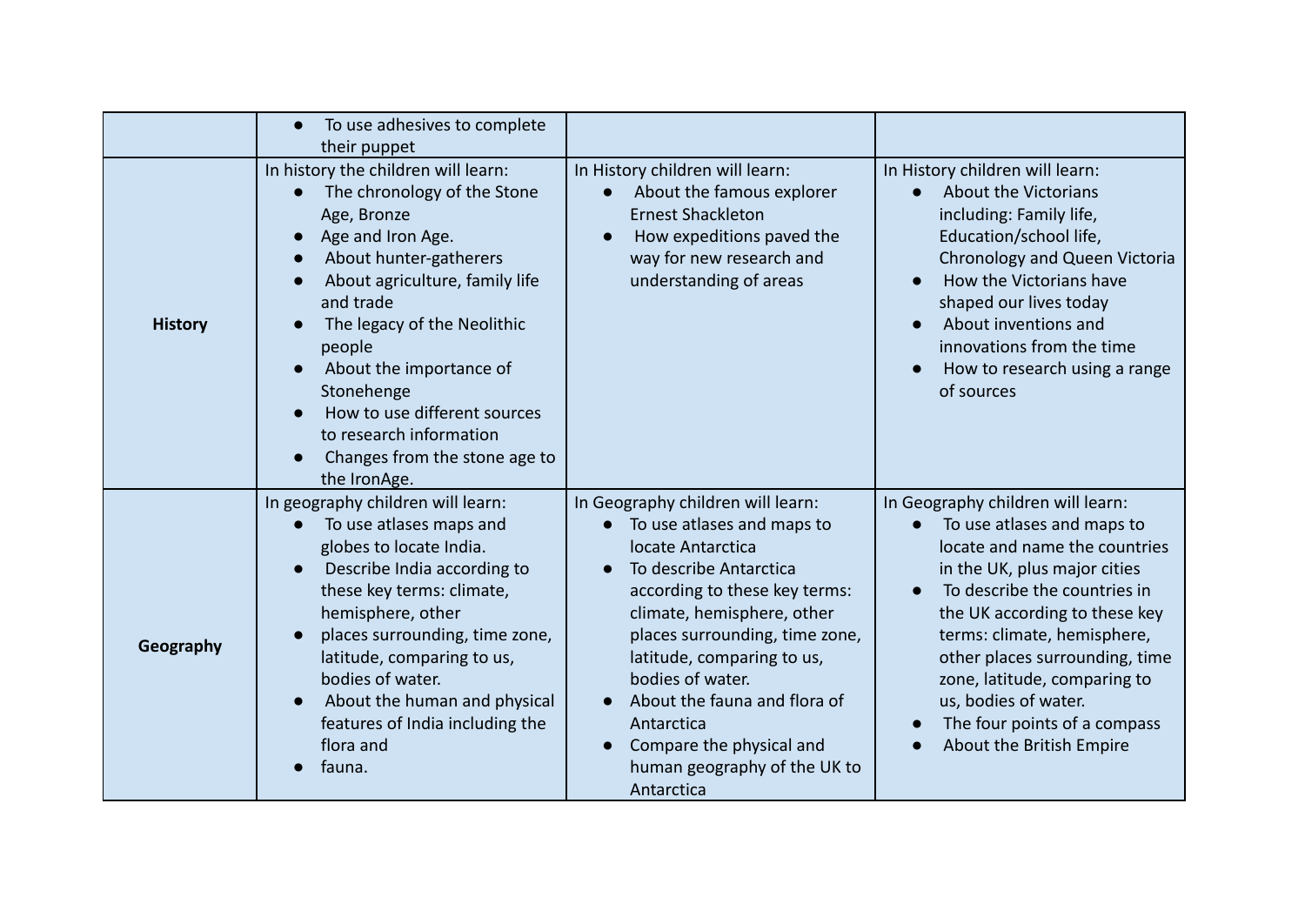|                     | About Rivers, in particular the<br>$\bullet$<br>river Sarayu (Surja).                                                                             | About the environmental<br>$\bullet$<br>impact of global warming and<br>climate change, particularly for<br>Antarctica<br>The difference between rural<br>and urban<br>The use of land in our local<br>area<br>Map reading and the use of<br>symbols on maps | About their local area,<br>particularly Crystal Palace and<br>its links to the Victorians.                                                                                                                                                      |
|---------------------|---------------------------------------------------------------------------------------------------------------------------------------------------|--------------------------------------------------------------------------------------------------------------------------------------------------------------------------------------------------------------------------------------------------------------|-------------------------------------------------------------------------------------------------------------------------------------------------------------------------------------------------------------------------------------------------|
| <b>MFL (French)</b> | Children will learn:<br>Greetings and classroom<br>$\bullet$<br>instructions<br>How to answer the question<br>'How are you?'<br>Common colours    | Children will learn:<br>How to say their name and<br>their age<br>Days of the week<br><b>Common fruits</b><br>Numbers to 31                                                                                                                                  | Children will learn:<br>Days of the week<br>$\bullet$<br>Describing fruits and colours<br>using the Hungry Caterpillar (in<br>French)<br><b>About France</b><br>Numbers to 31<br>Months of the year including<br>birthdays<br>Classroom objects |
| <b>Music</b>        | Children will learn about the musical<br>elements through:<br>The instruments of an<br>orchestra<br>Identifying the different<br>musical families | Children will learn:<br>About pitch, tempo and<br>dynamics<br>To recognise key musical terms                                                                                                                                                                 | Children will learn:<br>To play the recorder with<br>$\bullet$<br>increasing accuracy, fluency<br>and control.<br>To play and perform in solo<br>and group contexts.<br>To improvise and compose<br>music using paintings as a<br>stimulus.     |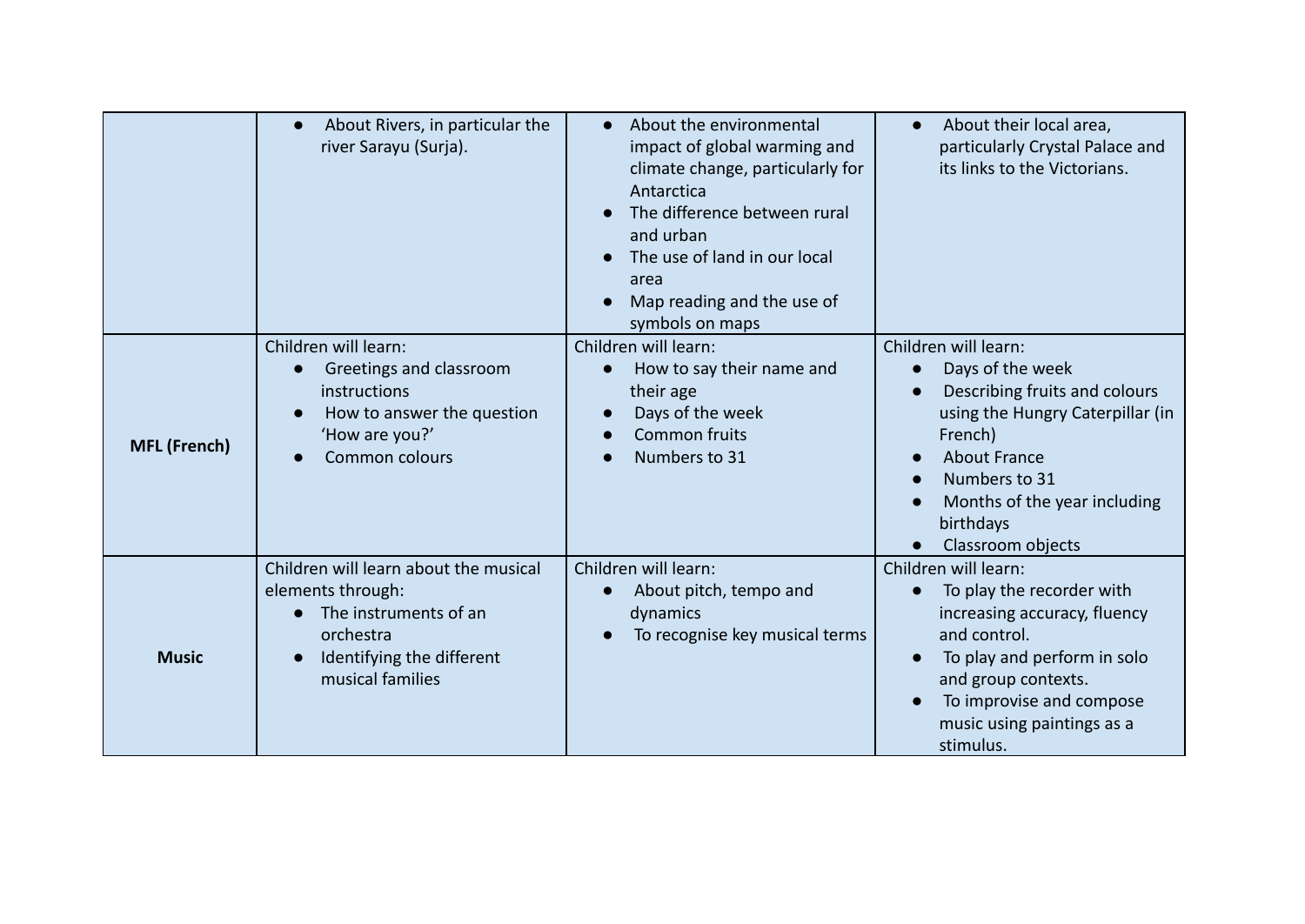|           |                                                                                                                                                                                                                                                                                                                                                                                                                                                                                                                                                                                                                                                                          |                                                                                                                                                                                                                                                                                                                                                                                                                                                    | About the musical elements<br>$\bullet$<br>pitch, dynamics, tempo,<br>timbre, structure and duration.                                                                                                                                                                                                                                                                                                                                                                                                                                                                                                                                                                                                                                                                                |
|-----------|--------------------------------------------------------------------------------------------------------------------------------------------------------------------------------------------------------------------------------------------------------------------------------------------------------------------------------------------------------------------------------------------------------------------------------------------------------------------------------------------------------------------------------------------------------------------------------------------------------------------------------------------------------------------------|----------------------------------------------------------------------------------------------------------------------------------------------------------------------------------------------------------------------------------------------------------------------------------------------------------------------------------------------------------------------------------------------------------------------------------------------------|--------------------------------------------------------------------------------------------------------------------------------------------------------------------------------------------------------------------------------------------------------------------------------------------------------------------------------------------------------------------------------------------------------------------------------------------------------------------------------------------------------------------------------------------------------------------------------------------------------------------------------------------------------------------------------------------------------------------------------------------------------------------------------------|
| <b>PE</b> | Fitness with a focus on endurance<br>To explain why it is important<br>$\bullet$<br>to warm up and cool down<br>To identify some muscle<br>groups used in exercise<br>Real Gym with a focus on the creative<br>skill<br>To start to select and link<br>movements to fit a theme<br>To begin to develop sequences<br>with a partner<br>To begin to compare my<br>movements and skills with<br>those or others<br>Children will learn:<br>About passing and receiving<br>To explore effective teamwork<br>To begin to move and use<br>actions with coordination and<br>control which will be explored<br>through netball<br>Real Dance with a focus on the social<br>skill | Children will take part in and learn:<br>Dance:<br>To perform basic dance actions<br>$\bullet$<br>with fluency and control<br>To select and use appropriate<br>$\bullet$<br>dance movements<br>To evaluate theirs and others'<br>performances<br>Hockey:<br>To hold a hockey stick<br>correctly<br>To dribble<br>$\bullet$<br>To pass accurately whilst<br>$\bullet$<br>standing still and moving<br>To shoot<br>$\bullet$<br>To tackle and defend | Children will complete athletics<br>activities and will be following the<br><b>REAL PE scheme.</b><br>During this they will learn:<br>To perform a variety of<br>movements and skills with<br>good body tension<br>To link actions together so that<br>they flow in running, jumping<br>and throwing activities<br>To perform and repeat longer<br>sequences with clear shapes<br>and controlled movement<br>To select and apply a range of<br>$\bullet$<br>skills with good consistency<br>and control<br>To perform a range of skills<br>with some control and<br>consistency<br>To perform a sequence of<br>movements with some<br>changes in level, direction or<br>speed<br>How often and long they<br>should exercise to be healthy<br>To monitor how hard they are<br>working |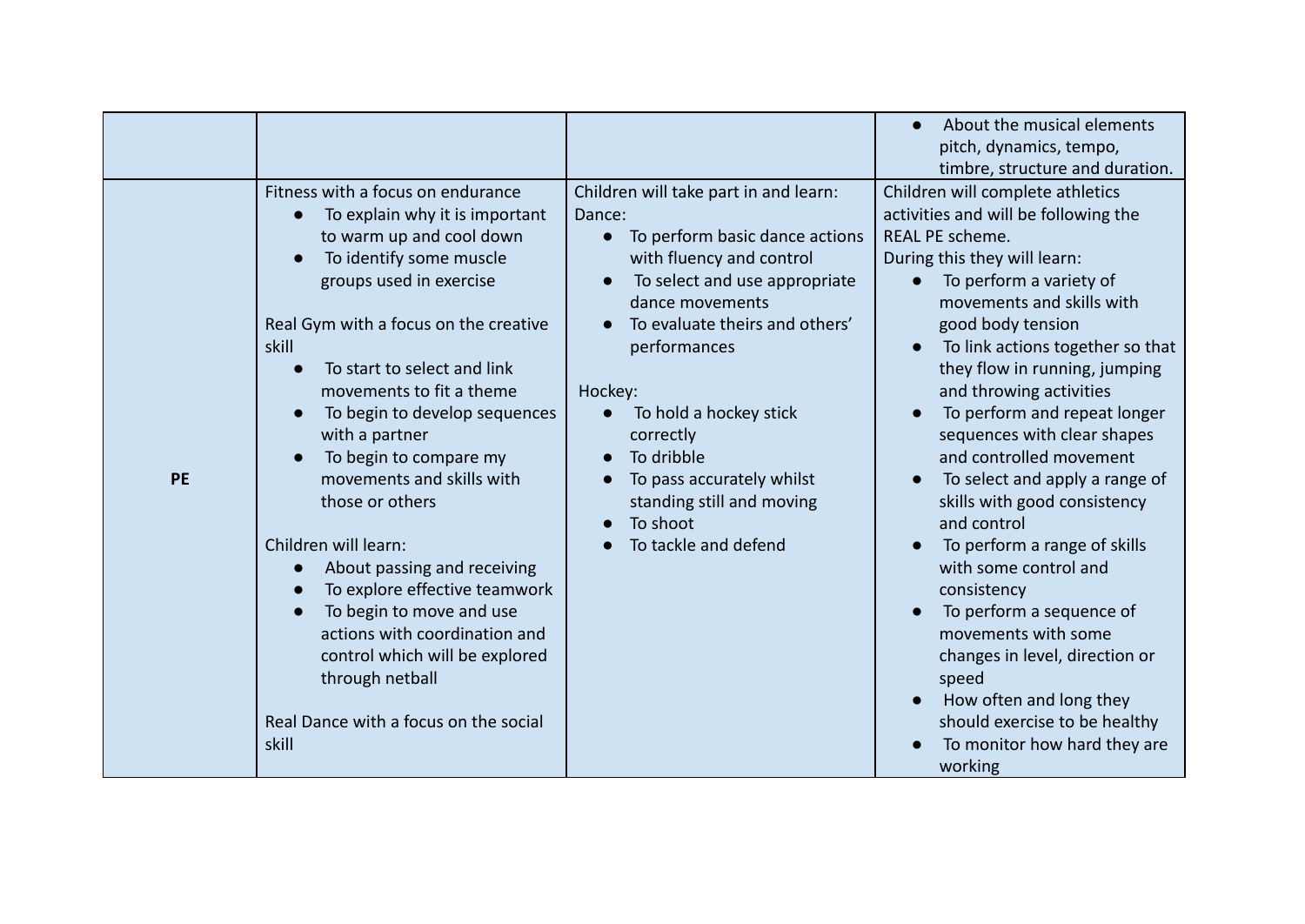|             | To share and create phrases of<br>$\bullet$<br>dance with a partner and in<br>small groups<br>To individually create a range<br>of movements linked to a<br>theme |                                                                                                                                                                                                                                                                                                                                                                                          | Why their body feels a certain<br>way during and after exercise<br>To use equipment<br>appropriately and move and<br>land safely                                                                                                                                                                                                                                                                                                                                                                                                                                        |
|-------------|-------------------------------------------------------------------------------------------------------------------------------------------------------------------|------------------------------------------------------------------------------------------------------------------------------------------------------------------------------------------------------------------------------------------------------------------------------------------------------------------------------------------------------------------------------------------|-------------------------------------------------------------------------------------------------------------------------------------------------------------------------------------------------------------------------------------------------------------------------------------------------------------------------------------------------------------------------------------------------------------------------------------------------------------------------------------------------------------------------------------------------------------------------|
| <b>PHSE</b> |                                                                                                                                                                   | Children will be following the Jigsaw<br>programme and learn:<br>To identify their dreams and<br>ambitions<br>To enjoy facing new challenges<br>To recognise obstacles which<br>might hinder their<br>achievements<br>How exercise affects their<br>body<br>How to keep safe<br>About household medicines<br>and other drugs<br>About their complex bodies<br>and how to take care of it | Children will be following the Jigsaw<br>programme and learn:<br>About roles within families<br>and their own responsibilities<br>Skills needed in friendship<br>Strategies for keeping<br>themselves safe<br>How the actions and work of<br>people around the world help<br>and influence their lives<br>How children around the<br>world have rights and needs<br>How to express their<br>appreciation to friends and<br>family<br><b>RSHE</b><br>About stereotypical ideas with<br>regards to families<br>About changes that they may<br>make when going into year 4 |
| <b>RE</b>   | Children will be learning about:<br><b>Hinduism</b><br>Roles and names of God<br>Stories based on the different<br>God forms.                                     | Children will be learning about:<br>Christianity<br>The importance of Jesus to<br>Christians<br>The Holy book<br>$\bullet$                                                                                                                                                                                                                                                               | Children will be learning about:<br>Christianity<br>The 10 commandments<br><b>Religions and the Environment:</b>                                                                                                                                                                                                                                                                                                                                                                                                                                                        |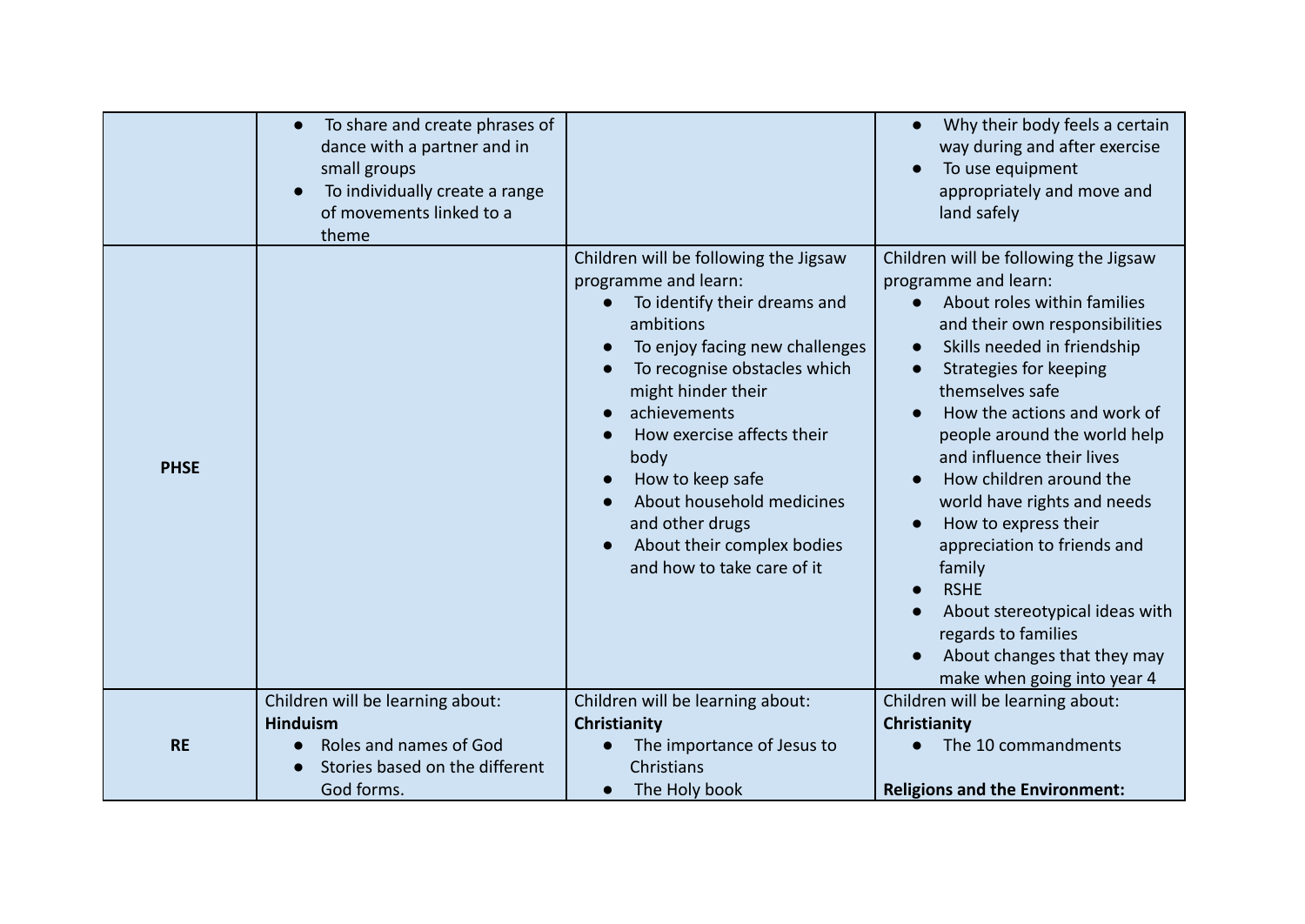| Their holy place of worship<br><b>Celebrations including Diwali</b><br>and Holi<br>Worship at home and in the<br>temple<br>Rangoli patterns | How the stories and parables<br>are relevant today<br>Prayer and worship<br>$\bullet$<br>Holy place of worship<br>The Easter story<br>$\bullet$ | How the following religions<br>care for their environment:<br>o Islam<br>o Christianity<br>o Judaism<br>o Hinduism |
|---------------------------------------------------------------------------------------------------------------------------------------------|-------------------------------------------------------------------------------------------------------------------------------------------------|--------------------------------------------------------------------------------------------------------------------|
| Christianity<br>Christmas - the Christmas<br>$\bullet$<br>story                                                                             |                                                                                                                                                 |                                                                                                                    |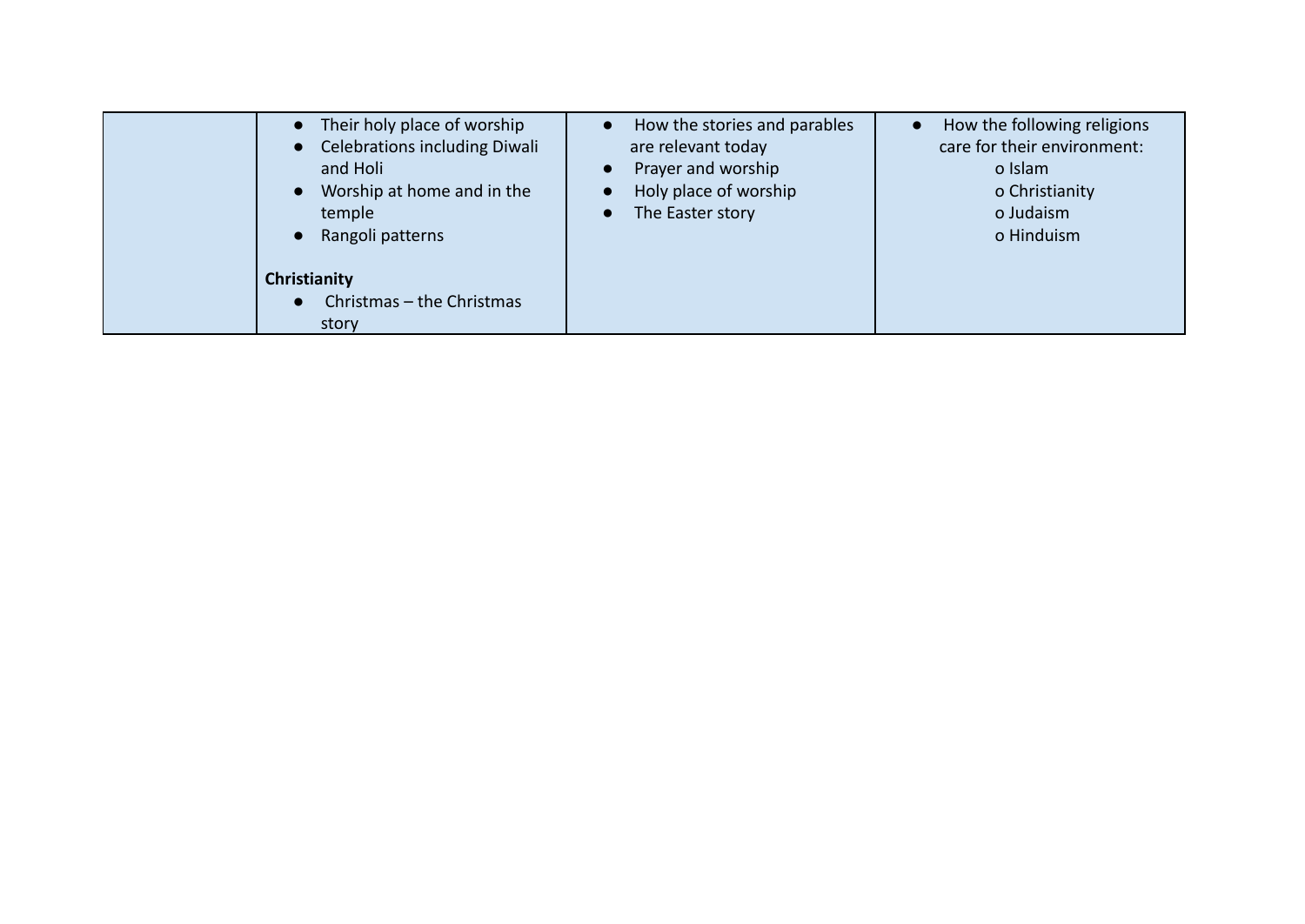| Year 4             | <b>Autumn</b><br><b>AFRICA</b>                                                                                                                                                                                                                                                                                                                                                                                                                                                                                                        | <b>Spring</b><br><b>RAINFORESTS</b>                                                                                                                                                                                                                                                                                                                                                                                                                                                                      | <b>Summer</b><br><b>INVADERS, RAIDERS and SETTLERS</b>                                                                                                                                                                                                                                                                                                             |
|--------------------|---------------------------------------------------------------------------------------------------------------------------------------------------------------------------------------------------------------------------------------------------------------------------------------------------------------------------------------------------------------------------------------------------------------------------------------------------------------------------------------------------------------------------------------|----------------------------------------------------------------------------------------------------------------------------------------------------------------------------------------------------------------------------------------------------------------------------------------------------------------------------------------------------------------------------------------------------------------------------------------------------------------------------------------------------------|--------------------------------------------------------------------------------------------------------------------------------------------------------------------------------------------------------------------------------------------------------------------------------------------------------------------------------------------------------------------|
| <b>English</b>     | The class books they will be reading<br>are: Africa is Not a Country, Marcy and<br>the Riddle of the Sphinx and The<br>Patchwork Path.<br>Grammar<br>Present tense<br>Subordinate clauses<br>Figurative language<br>$\bullet$<br>Adverbs and adverbial phrases<br><b>Brackets</b><br>Apostrophes<br><b>Writing</b><br>A non-chronological report<br>$\bullet$<br>A persuasive piece<br>A poem<br>$\bullet$<br>Diary entries<br>A play script<br>$\bullet$<br>Descriptions<br>Instructions<br>An informal letter<br>A newspaper report | The class books they will be reading<br>are: Buddy's Rainforest Rescue.<br>Grammar<br>Different tenses and when they<br>should be used<br>Figurative/descriptive<br>language including metaphors<br>and personification<br>Subordinate clauses<br>$\bullet$<br>Apostrophes for contraction<br>Apostrophes for possession<br>Speech marks<br><b>Writing</b><br>Newspaper reports<br><b>Balanced arguments</b><br>Poetry<br><b>Narratives</b><br><b>Fact files</b><br>Non-chronological reports<br>Letters | The class books they will be reading<br>are: Beowulf by Michael Morpurgo<br>and Viking<br>Boy.<br>Grammar<br>Direct speech<br>Past tense<br>Figurative language<br>The use of commas<br>Pronouns<br><b>Writing</b><br>A non-chronological report<br>A descriptive piece<br><b>Narratives</b><br>Character descriptions<br>Poetry<br><b>Instructions</b><br>Letters |
| <b>Mathematics</b> | Children will learn:                                                                                                                                                                                                                                                                                                                                                                                                                                                                                                                  | Children will learn:<br>The 11 and 12 times-table                                                                                                                                                                                                                                                                                                                                                                                                                                                        | Children will learn:                                                                                                                                                                                                                                                                                                                                               |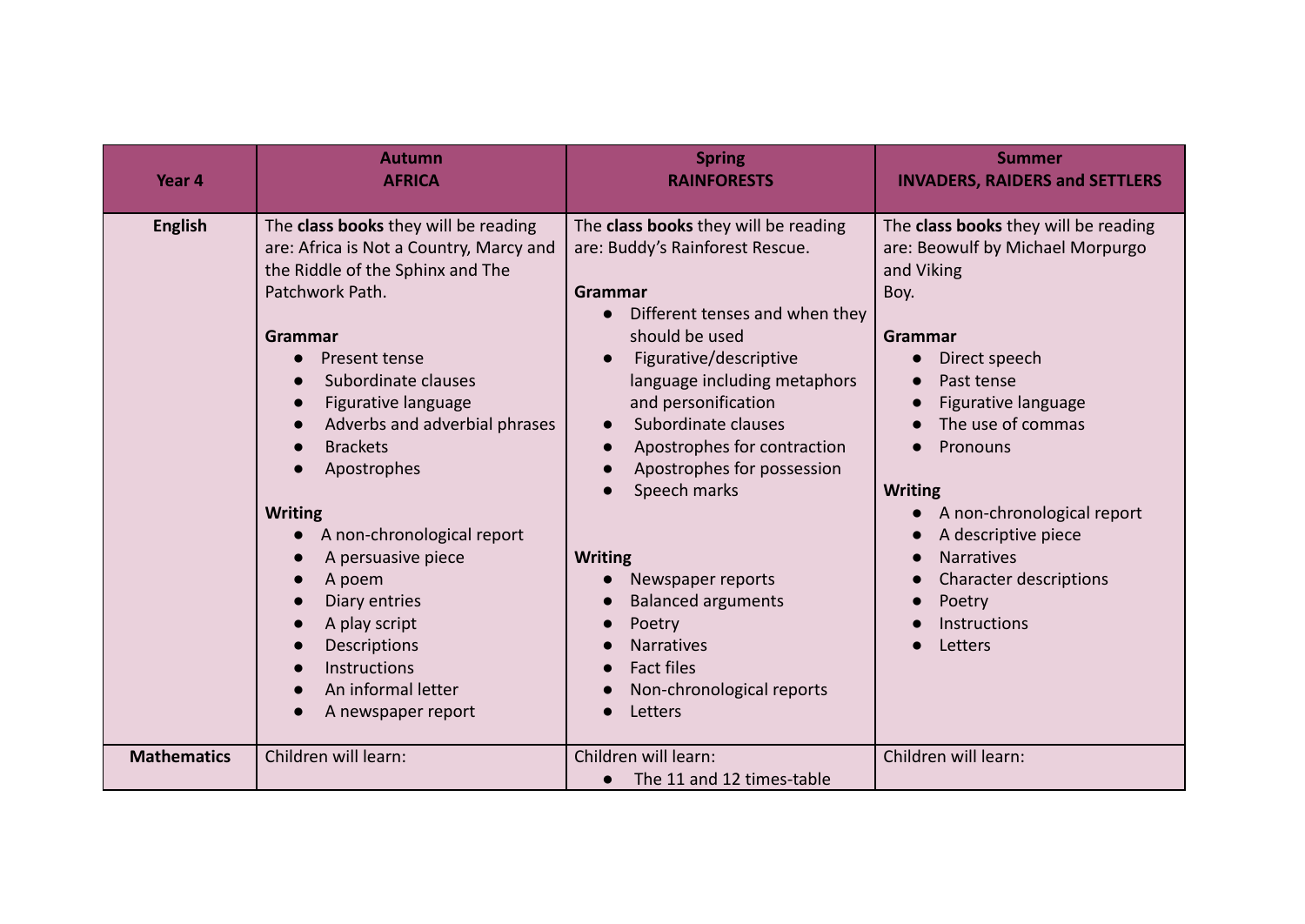| A robust understanding of<br>$\bullet$<br>place value up to 10,000<br>Round to the nearest 10, 100<br>and 1000<br>How to partition numbers<br>How to compare using the <<br>and > symbols<br>To order numbers<br>$\bullet$<br>About negative numbers<br>Roman numerals<br>Different mental and written<br>methods for<br>addition and subtraction.<br>About Kilometres and<br>equivalent lengths for metres<br>and centimetres<br>To measure perimeters of<br>rectangles and rectilinear<br>shapes<br>To multiply and divide by 10<br>and 100 using place value<br>Multiplication and division<br>facts, especially for the 3, 6, 9<br>and 7 times table | To multiply 3 numbers<br>Factor pairs<br><b>Efficient multiplication</b><br>strategies<br>Written methods for<br>multiplication<br>Multiplying 2 and 3 digits but 1<br>digit<br>Dividing 2 and 3 digits by 1<br>digit<br>How to calculate area<br>About comparing area<br>Unit and non-unit fractions<br>Counting in tenths<br><b>Equivalent fractions</b><br>Adding 2 or more fractions<br><b>Subtracting fractions</b><br>Fractions of an amount<br>To recognise tenths and<br>hundredths<br>Tenths and hundredths as<br>decimals<br>Dividing by 10 and 100 | About making a whole with<br>$\bullet$<br>decimals<br>To write, compare and order<br>decimals<br>To round decimals<br>About halves and quarters<br>About pounds and pence and<br>conversions<br>between them<br>To order money<br>To add and subtract money<br>including when change is given<br>To tell the time to the nearest<br>5 minutes and minute<br>About a.m and p.m. and also<br>$\bullet$<br>the 24 hour clock<br>About different time scales<br>including hours, minutes,<br>seconds, years, months<br>weeks and days<br>To convert between analogue<br>and digital times<br>To interpret charts<br>$\bullet$<br>About line graphs<br>To identify, compare and order<br>angles<br>About the different types of<br>triangles and quadrilaterals<br>About symmetry, identifying<br>lines of symmetry and also<br>completing symmetrical |
|----------------------------------------------------------------------------------------------------------------------------------------------------------------------------------------------------------------------------------------------------------------------------------------------------------------------------------------------------------------------------------------------------------------------------------------------------------------------------------------------------------------------------------------------------------------------------------------------------------------------------------------------------------|---------------------------------------------------------------------------------------------------------------------------------------------------------------------------------------------------------------------------------------------------------------------------------------------------------------------------------------------------------------------------------------------------------------------------------------------------------------------------------------------------------------------------------------------------------------|---------------------------------------------------------------------------------------------------------------------------------------------------------------------------------------------------------------------------------------------------------------------------------------------------------------------------------------------------------------------------------------------------------------------------------------------------------------------------------------------------------------------------------------------------------------------------------------------------------------------------------------------------------------------------------------------------------------------------------------------------------------------------------------------------------------------------------------------------|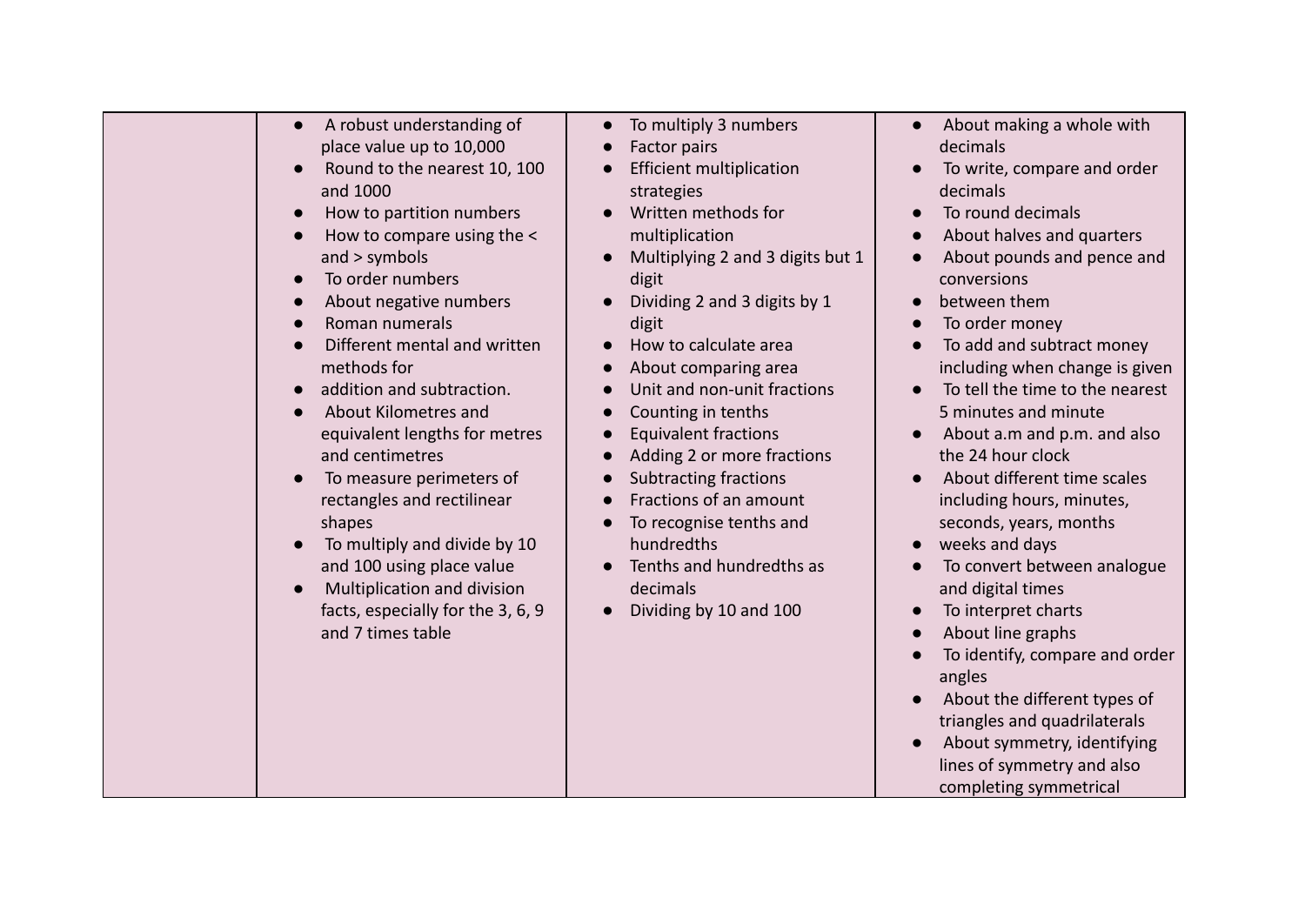|                |                                                                                                                                                                                                                                    |                                                                                                                                                                                                                                                                                         | · figures<br>About positions and                                                                                                                                                                                                                                                    |
|----------------|------------------------------------------------------------------------------------------------------------------------------------------------------------------------------------------------------------------------------------|-----------------------------------------------------------------------------------------------------------------------------------------------------------------------------------------------------------------------------------------------------------------------------------------|-------------------------------------------------------------------------------------------------------------------------------------------------------------------------------------------------------------------------------------------------------------------------------------|
| <b>Science</b> | <b>Working scientifically</b><br>Children will learn:<br>To use equipment to measure<br>$\bullet$<br>decibels<br>To make careful observations<br>to help them to answer a<br>question                                              | <b>Working scientifically</b><br>Children will learn:<br>To make systematic and<br>$\bullet$<br>careful observations of the<br>environment around them<br>How to classify<br>$\bullet$                                                                                                  | movements on a grid<br><b>Working scientifically</b><br>Children will learn:<br>To take accurate measurements using<br>thermometers<br>To set up practical enquiries,<br>comparatives and<br>fair tests                                                                             |
|                | To find patterns when<br>investigating<br>To set up simple practical<br>$\bullet$<br>enquiries, comparative and fair<br>tests<br>To take accurate<br>measurements<br>To record findings<br>$\bullet$<br>To draw simple conclusions | <b>Animals, including humans</b><br>Children will learn:<br>To describe the simple<br>$\bullet$<br>functions of the organs<br>involved in the digestive<br>system<br>Identify different types of<br>$\bullet$<br>teeth and their functions<br>To construct and interpret a              | To use results to draw simple<br>conclusions,<br>make predictions and suggest<br>improvements<br>To record findings using<br>graphs<br><b>States of Matter</b><br>Children will learn:                                                                                              |
|                | Sound:<br>Children will learn:<br>How sounds are made and<br>$\bullet$<br>how we hear them<br>About pitch and how it can be<br>$\bullet$<br>changed<br>About volume<br>About soundproofing<br><b>Electricity</b>                   | variety of food chains<br>Identify predators, prey and<br>producers<br>Living things and habitats<br>Children will learn:<br>How to group different living<br>things<br>What makes something living<br>$\bullet$<br>To use classification keys<br>$\bullet$<br>How environments change, | How to compare and group<br>$\bullet$<br>materials according to whether<br>they are solids, liquids or gases<br>That materials change state<br>according to whether they are<br>heated or cooled<br>About the water cycle<br>$\bullet$<br>including evaporation and<br>condensation |
|                | How an electrical circuit works                                                                                                                                                                                                    | particularly linked to                                                                                                                                                                                                                                                                  |                                                                                                                                                                                                                                                                                     |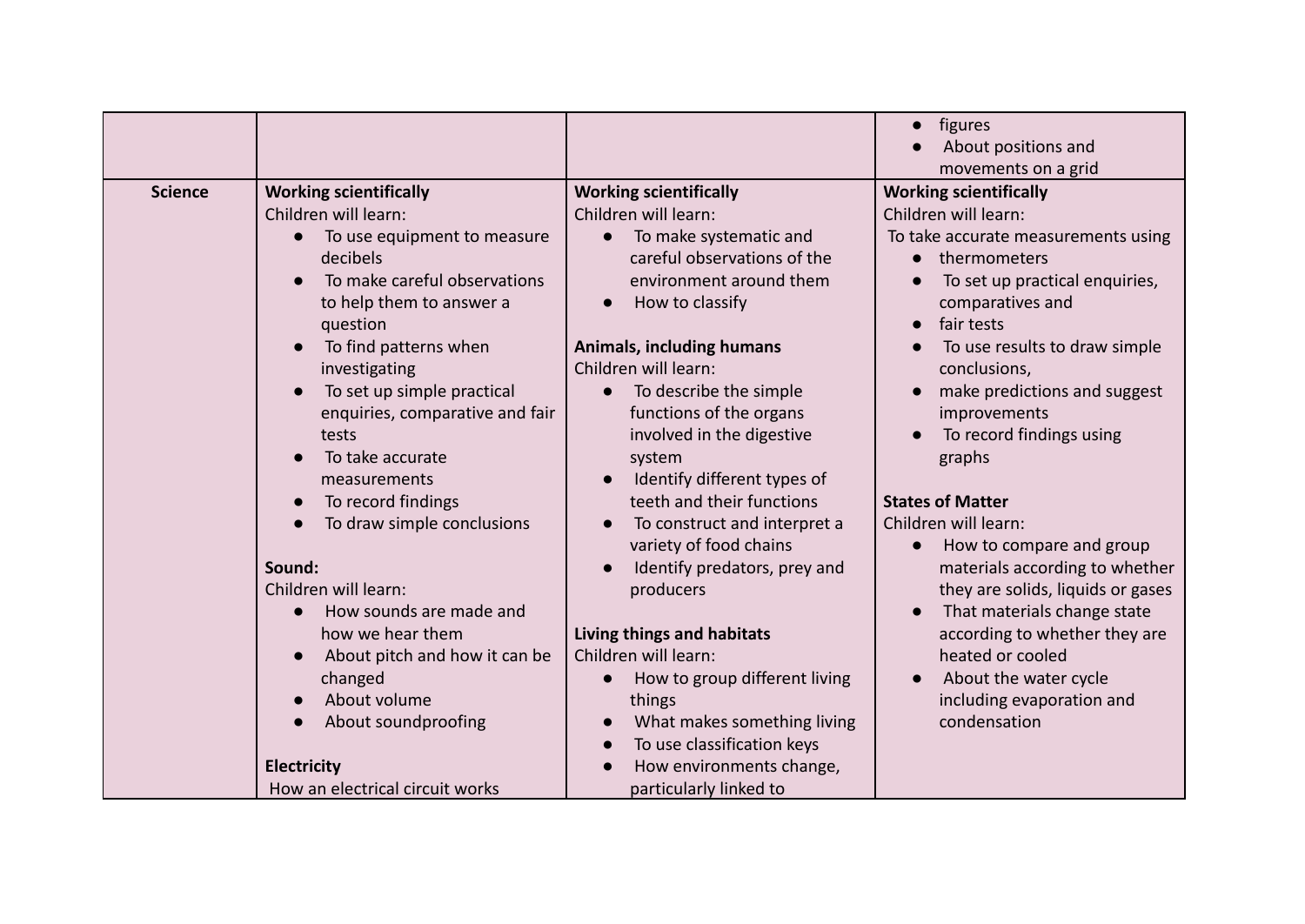|                  | To identify if a bulb will light or<br>$\bullet$<br>not<br>About switches<br>$\bullet$<br>About electrical conductors<br>and insulators                                                               | deforestation and the danger<br>this poses to living things.                                                                                                                                                                                                                                                       |                                                                                                                                                                                                                                                                                                                        |
|------------------|-------------------------------------------------------------------------------------------------------------------------------------------------------------------------------------------------------|--------------------------------------------------------------------------------------------------------------------------------------------------------------------------------------------------------------------------------------------------------------------------------------------------------------------|------------------------------------------------------------------------------------------------------------------------------------------------------------------------------------------------------------------------------------------------------------------------------------------------------------------------|
| Art              | In art the children will learn:<br>To use sketchbooks to make<br>$\bullet$<br>observations and review their<br>art work.<br>To use tone to create a 3D<br>effect<br>To sculpt using clay              | In art the children will learn:<br>To use sketchbooks to make<br>observations and review their<br>art work.<br>To improve their mastery of<br>$\bullet$<br>drawing and painting,<br>particularly looking at shade<br>and tone.<br>Use printing techniques based<br>on natural patterns found in<br>the rainforest. | In art the children will learn:<br>About the artist Olafur<br>Eliasson<br>To develop their mastery of<br>painting, drawing and<br>sculpture based on Olafur<br>Eliasson's work and also on<br>Viking artefacts.                                                                                                        |
| <b>Computing</b> | Children will learn:<br>E-safety<br>$\bullet$<br>To recap the features of<br>Google<br>Classroom<br>What blogging is and the<br>features of blogging<br>How to use digital cameras for<br>photography | Children will learn:<br>The purpose of APPs<br>To create an informative APP.                                                                                                                                                                                                                                       | Children will learn:<br>How to use sequence,<br>$\bullet$<br>selection, and repetition<br>programs in Scratch<br>To work with variables and<br>various forms of input and<br>output<br>Use logical reasoning to<br>explain how some simple<br>algorithms work and to detect<br>and correct errors<br>$\bullet$ To blog |
| <b>DT</b>        | In Design and Technology children will<br>learn:<br>To compare fabrics<br>$\bullet$                                                                                                                   | In Design and Technology children will<br>learn:                                                                                                                                                                                                                                                                   | In Design and Technology children will<br>learn:                                                                                                                                                                                                                                                                       |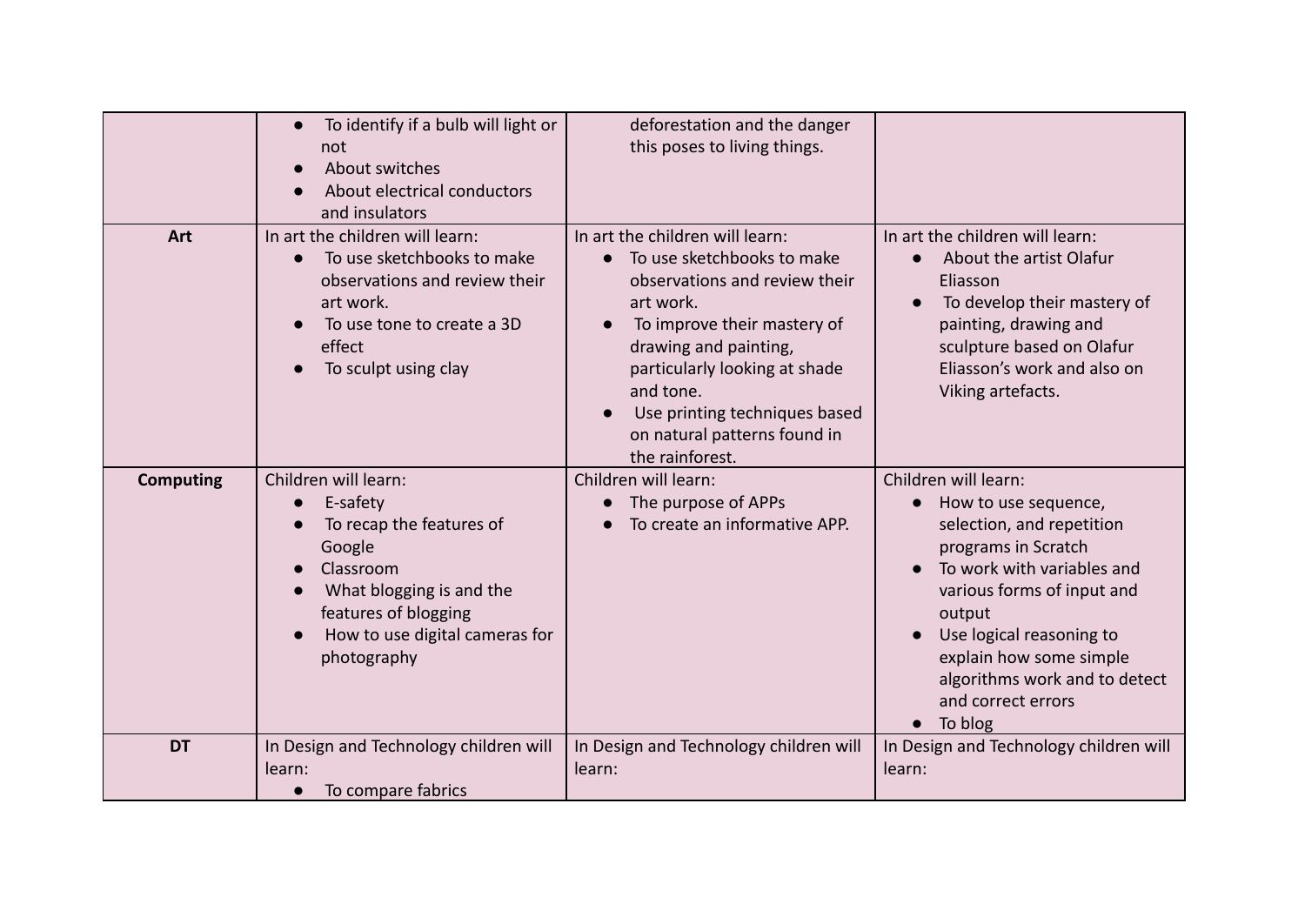|                | To use a needle and thread<br>$\bullet$<br>To plan for purpose and<br>$\bullet$<br>evaluate their designs<br>To create a working<br>mechanism                                                                                                                      | Prepare and cook a variety of<br>$\bullet$<br>dishes during their outdoor<br>learning sessions.<br>Locate different fruits from<br>around the world (particularly<br>rainforest fruits) and discuss<br>how they are grown.                                                                                         | About Viking Longships and<br>design, make and evaluate<br>their own.<br>About weaving                                                                                                                                                                                                                                                   |
|----------------|--------------------------------------------------------------------------------------------------------------------------------------------------------------------------------------------------------------------------------------------------------------------|--------------------------------------------------------------------------------------------------------------------------------------------------------------------------------------------------------------------------------------------------------------------------------------------------------------------|------------------------------------------------------------------------------------------------------------------------------------------------------------------------------------------------------------------------------------------------------------------------------------------------------------------------------------------|
| <b>History</b> | In History children will learn:<br>About Ancient Egypt including<br>agriculture, society and beliefs<br>The importance of the River<br><b>Nile</b><br>The process of mummification<br>$\bullet$<br>About hieroglyphs<br>$\bullet$<br>About the life of Tutankhamen | In history the children will learn:<br>• About the lives of famous<br>rainforest explorers.<br>The legacy created by their<br>$\bullet$<br>exploration.                                                                                                                                                            | In History children will learn:<br>About the Anglo-Saxons and<br>$\bullet$<br>Vikings including: Warfare,<br>beliefs, agriculture and family<br>life<br>About key figures associated<br>with this period of time<br>The chronology of the time<br>period<br>The legacy we still see today<br>How to research using a range<br>of sources |
| Geography      | In Geography children will learn:<br>To use atlases and maps to<br>$\bullet$<br>locate information and<br>countries<br>About the continent Africa<br>The human and physical<br>features of Egypt                                                                   | In geography children will learn:<br>About biomes and the features<br>of a specific biome.<br>To use atlases, maps and<br>globes to locate rainforests of<br>the world and<br>specifically the location of the<br>Amazon rainforest<br>Describe the Amazon<br>rainforest according to these<br>key terms: climate, | In Geography children will learn:<br>To use atlases and maps to<br>$\bullet$<br>locate and name particular<br>countries in Europe associated<br>with the Anglo-Saxons and<br>Vikings.<br>The eight points of a compass<br>and use these to describe<br>directions<br>To read and follow maps<br>around the local area including          |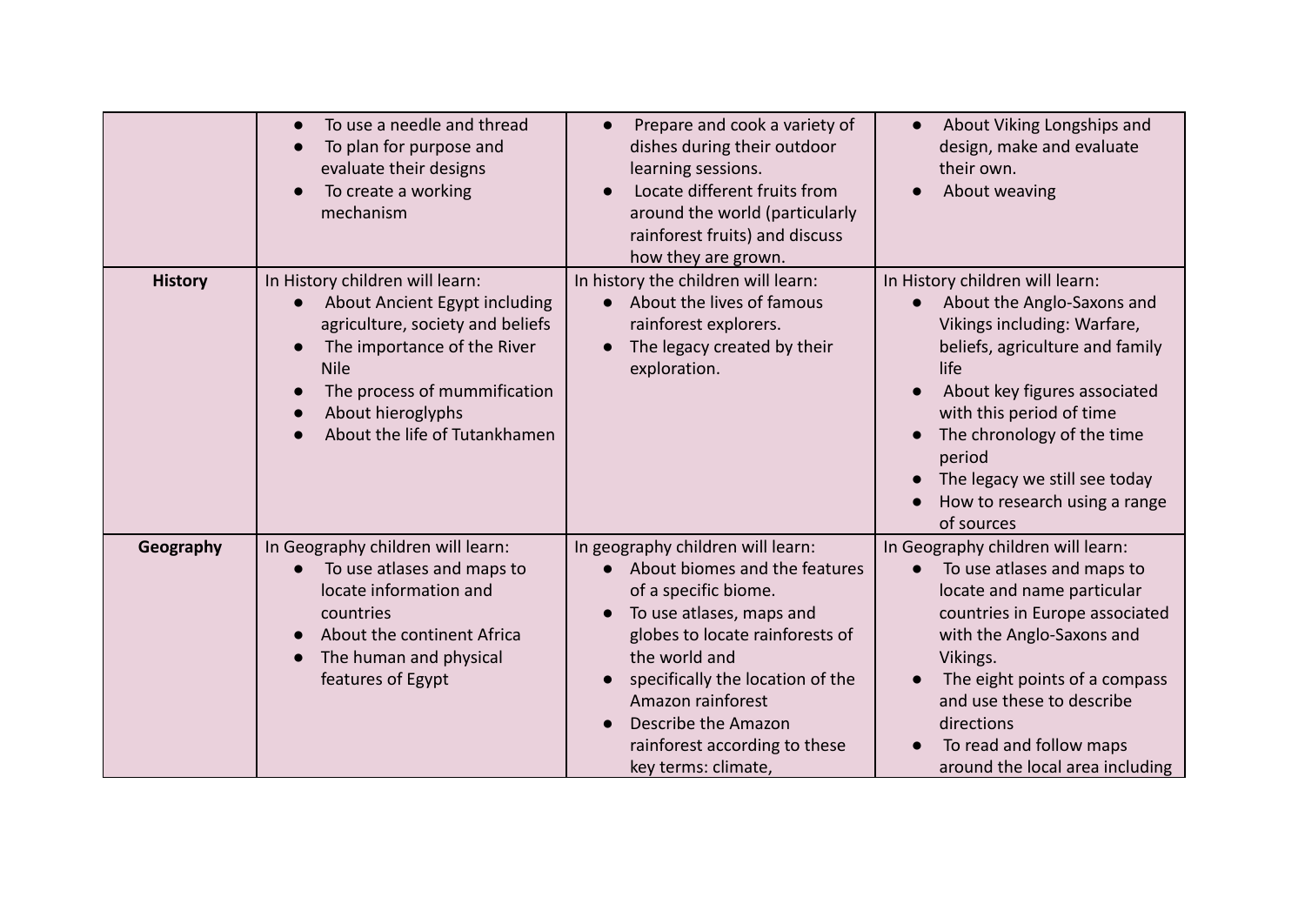|                     |                                                                                                                                                                                                             | hemisphere, other places<br>surrounding, time zone,<br>latitude, comparing<br>to us, bodies of water.<br>Including the names of South<br>American<br>countries.<br>About the human and physical<br>features of the rainforests<br>including:<br>flora and fauna, indigenous<br>people, layers of the rainforest<br>and<br>resources found there that we<br>use today.<br>The impact of deforestation. | comparing modern and older<br>maps<br>How the local area has<br>changed over time<br>Why people choose to settle in<br>a particular areas                                                           |
|---------------------|-------------------------------------------------------------------------------------------------------------------------------------------------------------------------------------------------------------|-------------------------------------------------------------------------------------------------------------------------------------------------------------------------------------------------------------------------------------------------------------------------------------------------------------------------------------------------------------------------------------------------------|-----------------------------------------------------------------------------------------------------------------------------------------------------------------------------------------------------|
| <b>MFL (French)</b> | Children will learn:<br>The names of snacks, drinks<br>and fruits<br>To become familiar with j'aime<br>and je n'aime pas<br>To ask and answer questions<br>How different cultures<br>celebrate special days | Children will learn:<br>To respond to 'ours brun, dis<br>-moi' story<br>Days of the week<br>To describe clothes                                                                                                                                                                                                                                                                                       | Children will learn:<br>Animals<br>Adjectives: position and<br>agreement<br>To write a book based on<br>'Ours Brun, dis-moi'<br>Which countries speak<br>French<br>The Euro<br>To describe families |
| <b>Music</b>        | Children will learn about the musical<br>elements through:<br>Composition using percussion<br>instruments                                                                                                   | Children will learn:<br>How to appraise<br>different songs<br>To develop an<br>understanding of                                                                                                                                                                                                                                                                                                       | Children will learn:<br>To play the recorder with<br>increasing accuracy, fluency,<br>control and expression.<br>Listen with attention to detail.                                                   |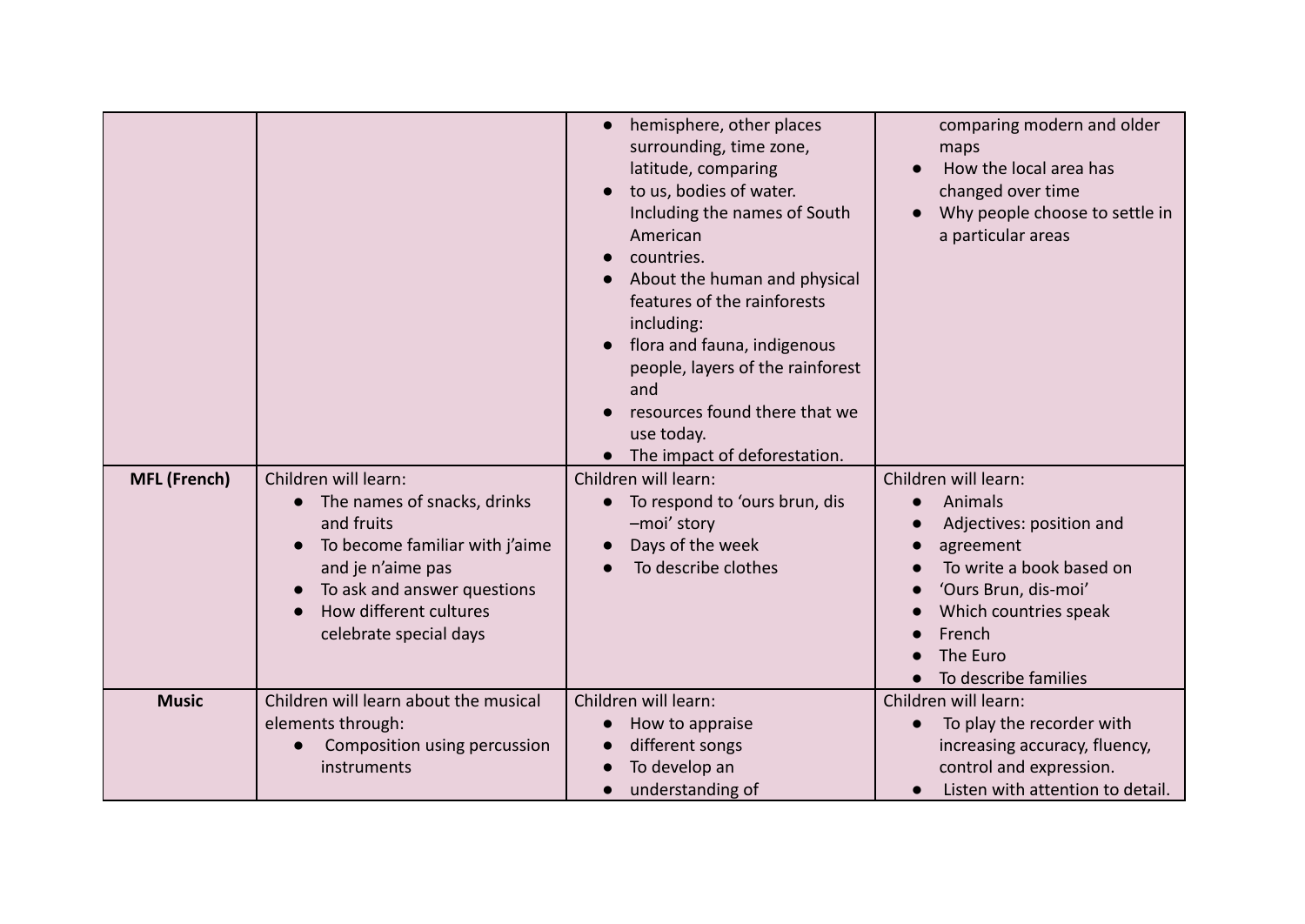|    | Keeping a beat in an ostinato<br>$\bullet$<br>pattern                                                                                                                                                                                                                                                                                                                                                                                                                                      | rhythm and pitch<br>$\bullet$<br>To play tuned and<br>untuned percussion                                                                                                                                                                                                                                                                                                                                                                              | Appreciate and understand<br>music from great composers.                                                                                                                                                                                                                                                                                                                                                                                                                                                      |
|----|--------------------------------------------------------------------------------------------------------------------------------------------------------------------------------------------------------------------------------------------------------------------------------------------------------------------------------------------------------------------------------------------------------------------------------------------------------------------------------------------|-------------------------------------------------------------------------------------------------------------------------------------------------------------------------------------------------------------------------------------------------------------------------------------------------------------------------------------------------------------------------------------------------------------------------------------------------------|---------------------------------------------------------------------------------------------------------------------------------------------------------------------------------------------------------------------------------------------------------------------------------------------------------------------------------------------------------------------------------------------------------------------------------------------------------------------------------------------------------------|
| PE | Children will learn:<br>To develop collaboration and<br>$\bullet$<br>communication<br>To move and use actions with<br>coordination and control<br>To move and find space when<br>not in possession in a game<br>which will be explored through<br>football<br>Fitness with a focus on endurance<br>To explain some important<br>$\bullet$<br>safety principles when<br>preparing for exercise<br>To choose appropriate warm<br>ups and cool downs<br>Real gym with a focus on the creative | Children will learn:<br>• To throw and catch accurately<br>with one<br>hand<br>Correct tackling techniques<br>How to follow specific rules<br>Applying their skills to a game<br>To vary tactics and adapt skills<br>depending on what is<br>happening in hhe game<br>Which will be explored through tag<br>rugby<br>Gymnastics with a focus on the<br>cognitive skill<br>To explain what they are doing<br>well andidentify areas for<br>improvement | Children will be learning athletic<br>activities and following the REAL PE<br>scheme.<br>During this they will learn:<br>To perform a variety of<br>movements and skills with<br>good body tension<br>To link actions together so that<br>they flow in running, jumping<br>and throwing activities<br>To perform and repeat longer<br>sequences with clear shapes<br>and controlled movement<br>To select and apply a range of<br>skills with good consistency<br>and control<br>To perform a range of skills |
|    | skill<br>To begin to recognise<br>$\bullet$<br>similarities and differences in<br>movements and expressions<br>To explore a variety of<br>movements to fit a theme<br>To work with a partner to<br>$\bullet$<br>create, repeat and improve a<br>sequence with at least 3<br>phrases.                                                                                                                                                                                                       | Dance with a focus on the physical<br>skill<br>To perform and repeat longer<br>sequences with clear shapes<br>and control                                                                                                                                                                                                                                                                                                                             | with some control and<br>consistency<br>To perform a sequence of<br>movements with some<br>changes in level, direction or<br>speed<br>How often and long they<br>should exercise to be healthy<br>To monitor how hard they are<br>working                                                                                                                                                                                                                                                                     |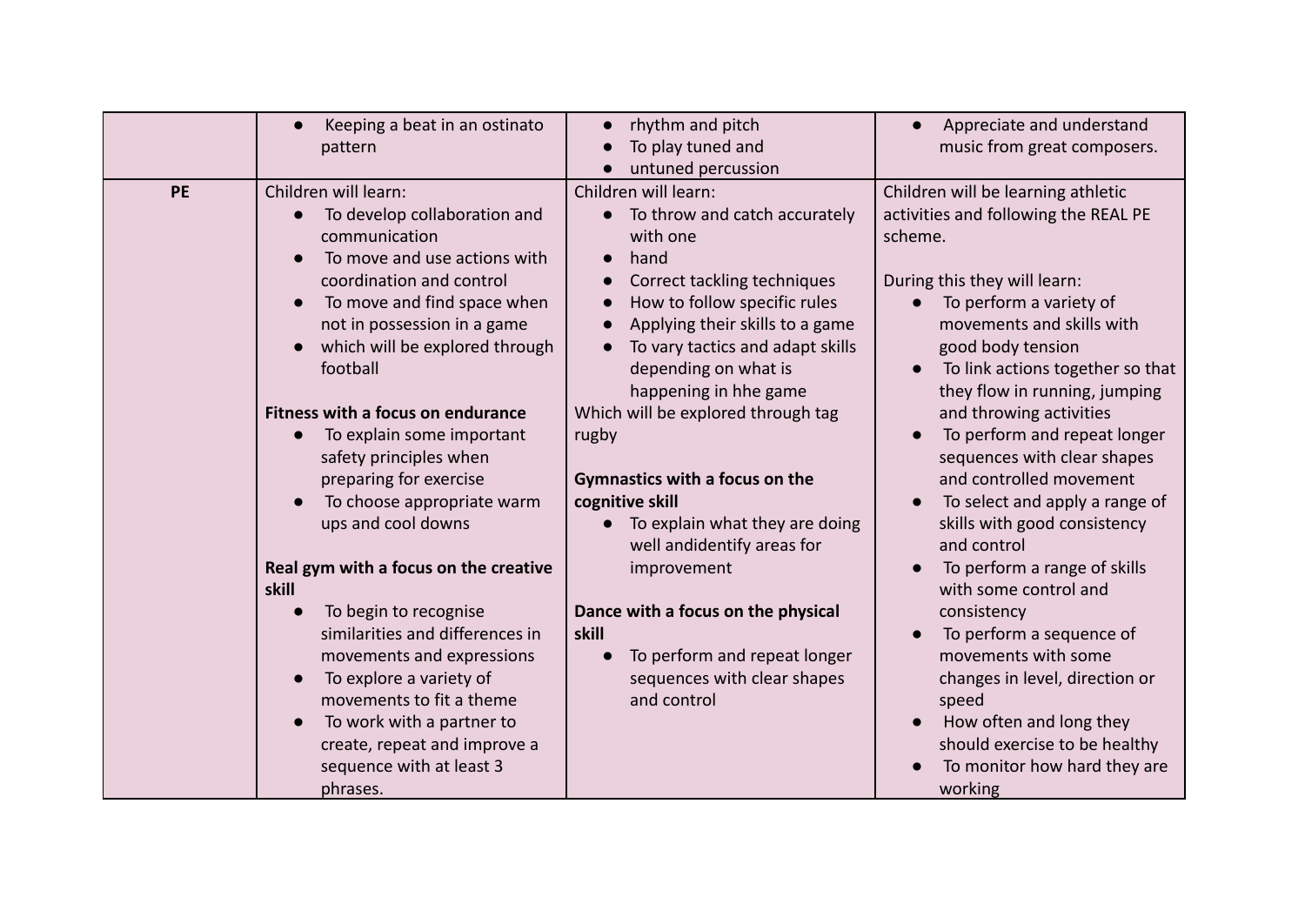|             | Real Dance with a focus on the social<br>skill<br>To use dance to communicate<br>an idea<br>To begin to show control,<br>making sure dance movements<br>are clear and fluent<br>To confidently communicate<br>and collaborate with others<br>about my ideas.                                                                                                                                   |                                                                                                                                                                                                                                                                                                                                                                                                                                                                                                                                | Why their body feels a certain<br>way during and after exercise<br>To use equipment<br>appropriately and move and<br>land safely                                                                                                                                                                                                                                                                                                                                                                       |
|-------------|------------------------------------------------------------------------------------------------------------------------------------------------------------------------------------------------------------------------------------------------------------------------------------------------------------------------------------------------------------------------------------------------|--------------------------------------------------------------------------------------------------------------------------------------------------------------------------------------------------------------------------------------------------------------------------------------------------------------------------------------------------------------------------------------------------------------------------------------------------------------------------------------------------------------------------------|--------------------------------------------------------------------------------------------------------------------------------------------------------------------------------------------------------------------------------------------------------------------------------------------------------------------------------------------------------------------------------------------------------------------------------------------------------------------------------------------------------|
| <b>PHSE</b> | Children will be following the Jigsaw<br>programme and learn:<br>How to be part of the class<br>team<br>About the school community<br>and everyone's roles<br>About democracy in school<br>How their actions affect<br>themselves and others<br>About bullying and being a<br>witness to it<br>To identify what is special<br>about them<br>About first impressions and<br>how they can change | Children will be following the Jigsaw<br>programme and learn:<br>To express their hopes and<br>dreams<br>To reflect on positive<br>experiences as well as<br>disappointing ones<br>To make new plans and goals if<br>needed<br>To work out the steps needed<br>to achieve a goal<br>independently or as part of<br>a team.<br>$\bullet$<br>About different friendship<br>groups and changing dynamics<br>About smoking and alcohol<br>and its effects on health<br>How to recognise when they<br>are being pressured by others | Children will be following the Jigsaw<br>programme and<br>learn:<br>About the relationships they<br>have with different people<br><b>About loss</b><br>About animal rights<br>How to show love and<br>appreciation to the people and<br>animals who are special to<br>them<br>That some of their<br>characteristics come from their<br>birth parents<br><b>RSHE</b><br>About changes that are in their<br>control and out of their control<br>and how to accept this<br>About the transition to year 5 |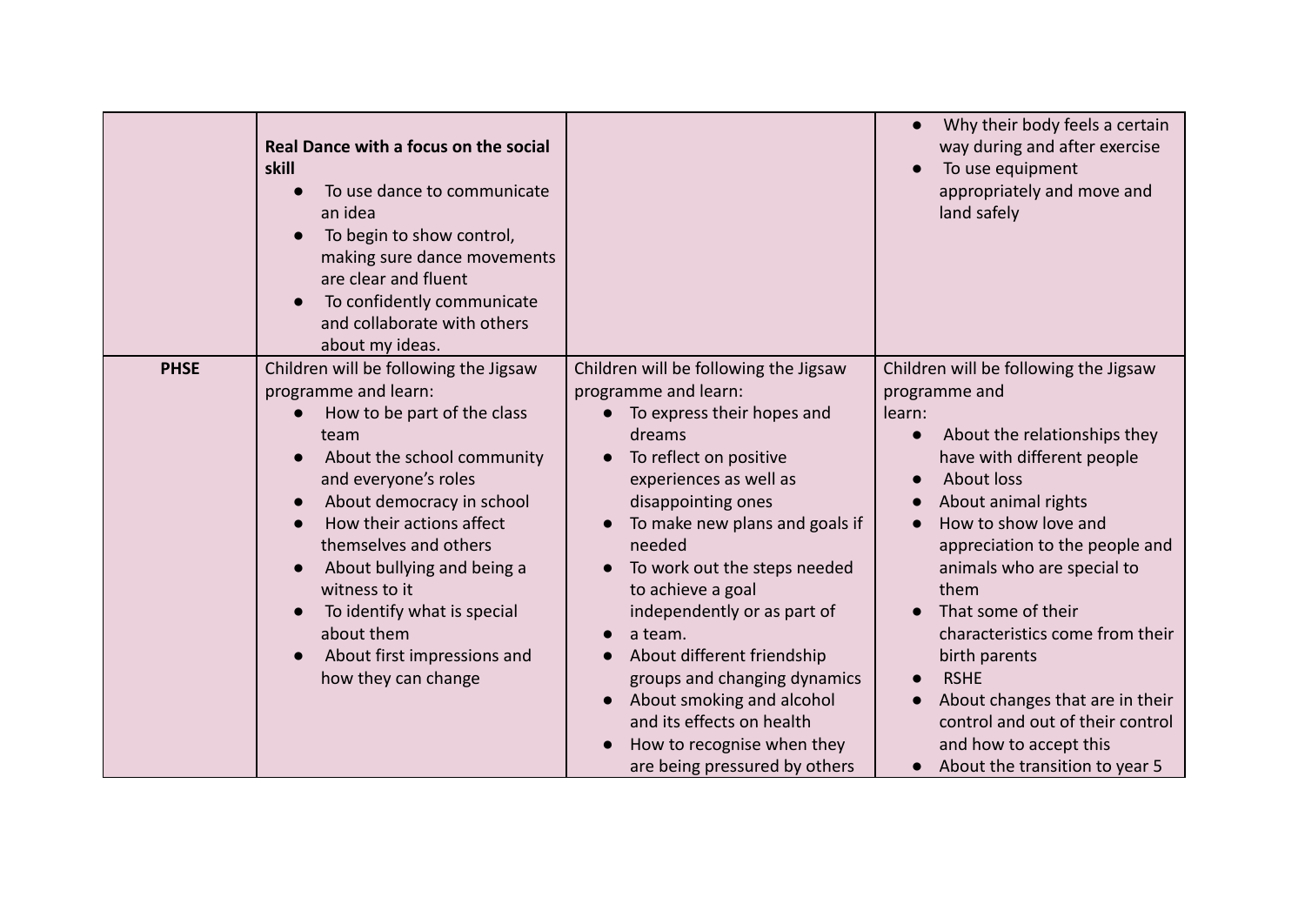|           |                                                                                                                                                                                                                                                                                                                                          | About their views on what is<br>$\bullet$<br>right and wrong                                                                                                                                                                                                                                                             |                                                                                                                                                                     |
|-----------|------------------------------------------------------------------------------------------------------------------------------------------------------------------------------------------------------------------------------------------------------------------------------------------------------------------------------------------|--------------------------------------------------------------------------------------------------------------------------------------------------------------------------------------------------------------------------------------------------------------------------------------------------------------------------|---------------------------------------------------------------------------------------------------------------------------------------------------------------------|
| <b>RE</b> | Children will be learning about:<br><b>Judaism</b><br><b>Beliefs</b><br>$\bullet$<br>Signs and symbols<br>$\bullet$<br>Moses and the ten<br>$\bullet$<br>commandments<br>Clothing<br>$\bullet$<br>The Torah<br>$\bullet$<br>The Synagogue<br>$\bullet$<br>Christianity<br>Advent<br>$\bullet$<br>Christmas around the world<br>$\bullet$ | Children will be learning about:<br>• The Golden Rule and resolving<br>conflicts<br><b>Judaism</b><br>Celebrations including Yom<br>Kippur and Rosh Hashanah<br><b>Islam</b><br>What Muslims believe about<br>God<br>Key religious figures<br>The Mosque<br><b>Easter</b><br>Signs and symbols associated<br>with Easter | Children will be learning about:<br><b>Islam</b><br>The importance of prayer<br>The Five Pillars<br>About the prophet<br>Muhammad<br>The Qur'an<br>Key celebrations |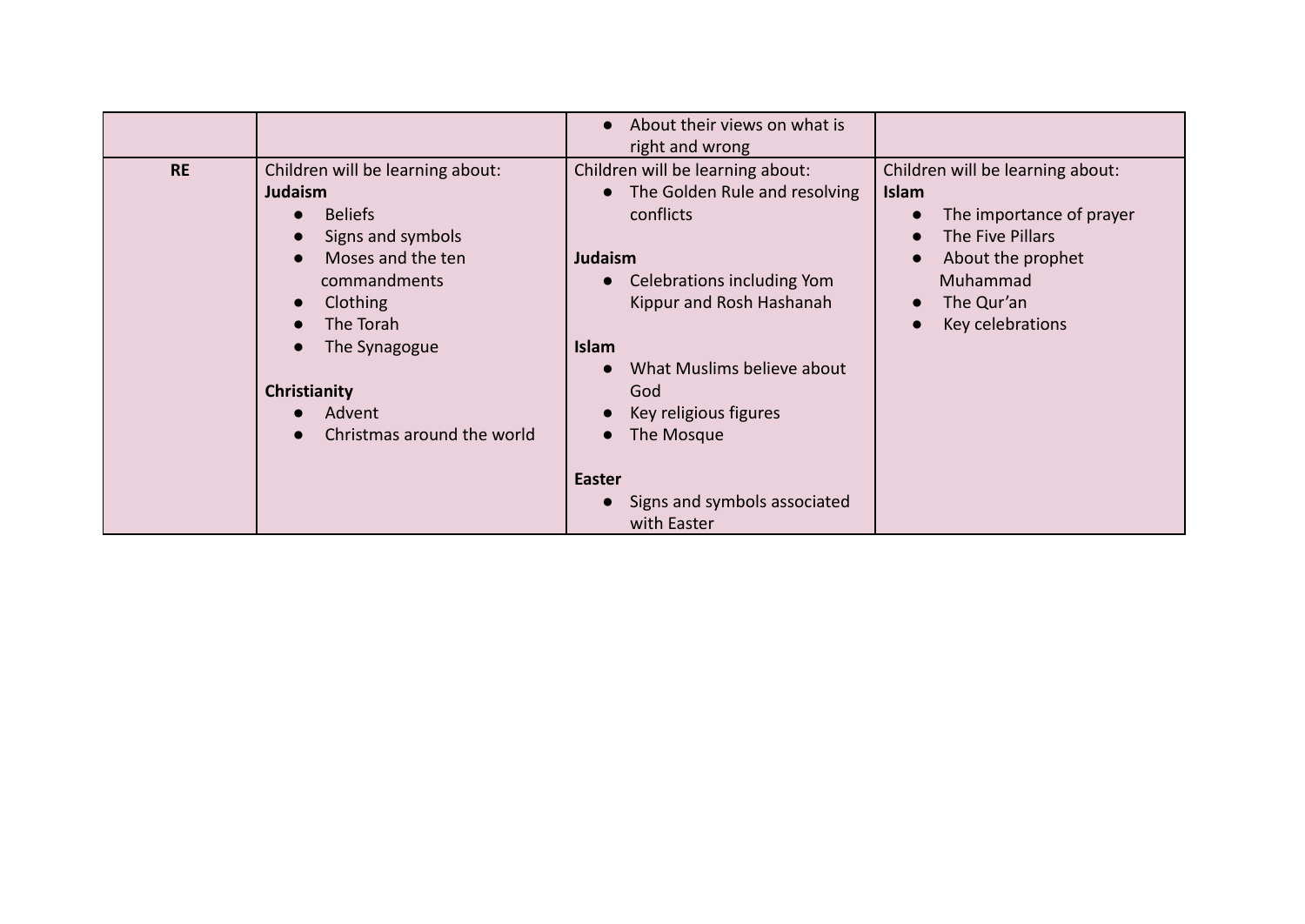| Year <sub>5</sub>  | <b>Autumn</b><br><b>INDIA</b>                                                                                                                                                                                                                                              | <b>Spring</b><br><b>SPACE</b>                                                                                                                                                                                                                                | <b>Summer</b><br><b>ANCIENT GREEKS and ROMANS</b>                                                                                                                                                                                                        |
|--------------------|----------------------------------------------------------------------------------------------------------------------------------------------------------------------------------------------------------------------------------------------------------------------------|--------------------------------------------------------------------------------------------------------------------------------------------------------------------------------------------------------------------------------------------------------------|----------------------------------------------------------------------------------------------------------------------------------------------------------------------------------------------------------------------------------------------------------|
| <b>English</b>     | The class book they will be reading is:<br>Asha and the Spirit Bird<br><b>Grammar</b><br>Relative clauses<br>Adjectives<br>Conjunctions<br>$\bullet$<br>Homophones linked to<br>spelling<br>Main and subordinate clauses<br><b>Writing</b><br>A brochure                   | The class book they will be reading is:<br>Curiosity The Story of a Mars Rover<br>Grammar<br>Parenthesis<br>Figurative language<br>Direct and indirect speech<br>Relative clauses<br><b>Writing</b><br><b>Scripts</b><br>Non-chronological reports<br>Poetry | TThe class book they will be reading<br>is: The Adventures of Odysseus<br>Grammar<br>Parenthesis<br>$\bullet$<br>Emotive language<br>Figurative language<br>Direct and indirect speech<br>Relative clauses<br><b>Writing</b><br>Letters<br>Descriptions  |
|                    | A diary entry<br>A biography<br>A letter<br>$\bullet$<br>An adventure story<br>$\bullet$<br>A non-chronological report<br>$\bullet$                                                                                                                                        | <b>Narratives</b><br>Diary entries                                                                                                                                                                                                                           | Newspapers<br>Poetry<br><b>Narratives</b>                                                                                                                                                                                                                |
| <b>Mathematics</b> | Children will learn:<br>How to read, write, compare<br>$\bullet$<br>and order 6-digit numbers<br>To use $<$ and $>$<br>$\bullet$<br>To add and subtract multiples<br>of 10, 100 and 1000 to and<br>from 5-digit numbers<br>Written methods for addition<br>and subtraction | Children will learn:<br>To multiply 4 digit numbers by<br>a 1 digit number<br>To multiply 2 digits by 2 digits<br>To multiply 3 digit and 4 digit<br>numbers by 2 digits<br>To divide 2, 3 and 4 digit<br>numbers by 1 digit<br>numbers<br>$\bullet$         | Children will learn:<br>To multiply 4 digit numbers by<br>a 1 digit number<br>To multiply 2 digits by 2 digits<br>To multiply 3 digit and 4 digit<br>numbers by 2 digits<br>To divide 4 digit numbers by 1<br>digit numbers<br>To divide with remainders |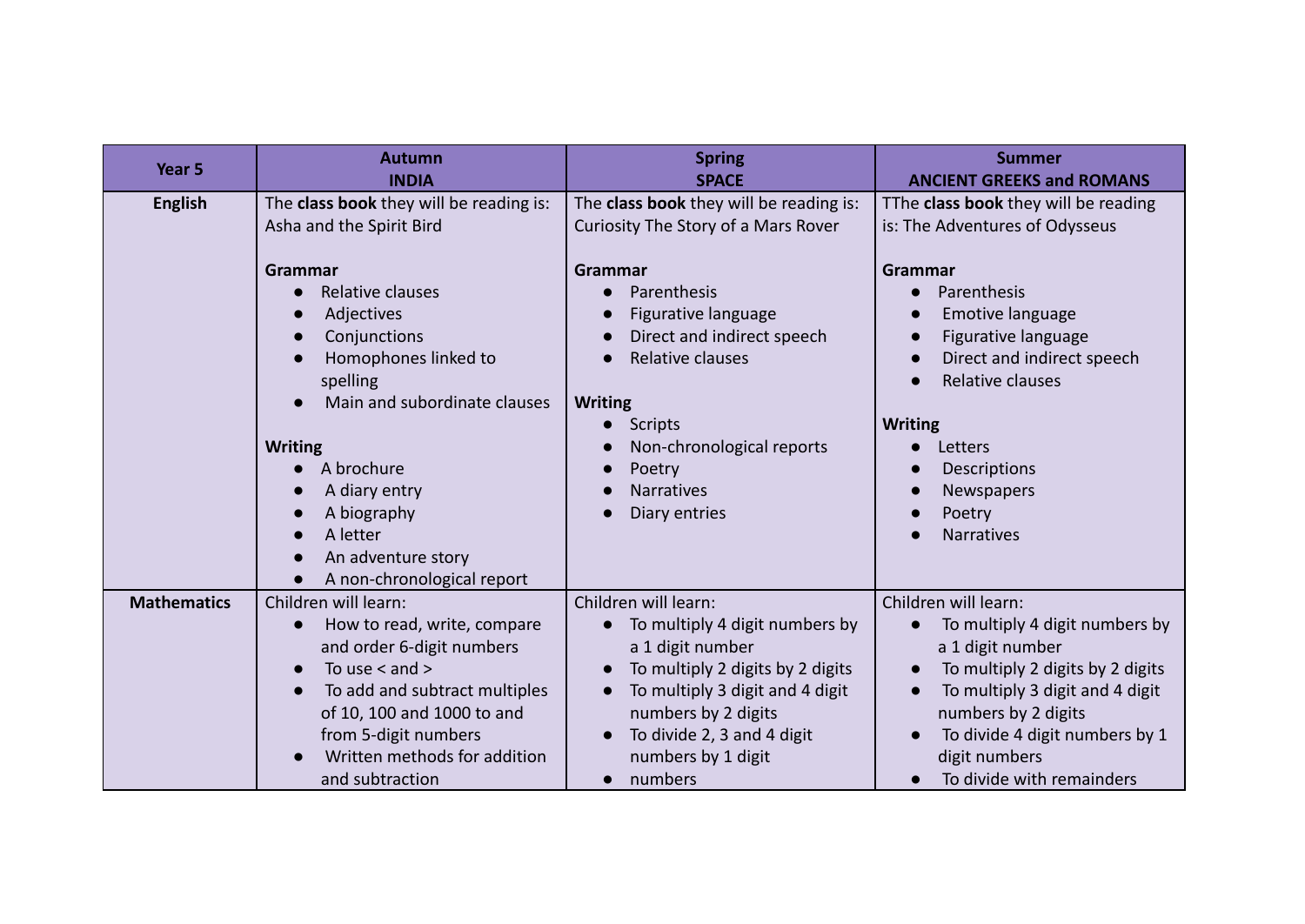| <b>Science</b> | <b>Working scientifically</b><br>Children will learn:<br>To compare and group<br>everyday materials                                                                                                                                                                                                                                                                                                                                                                                                                                                                                                                                                            | and percentages<br><b>Working scientifically</b><br>Recording data<br>Presenting findings<br>Use scientific evidence to<br>$\bullet$                                                                                                                                                                                                                                                                                                                                                                                                                                                                                                                                                                             | <b>Working scientifically</b><br>To take measurements using a<br>range of equipment                                                                                                                                                                                                                                                                                                                                                                                                                                                                                                         |
|----------------|----------------------------------------------------------------------------------------------------------------------------------------------------------------------------------------------------------------------------------------------------------------------------------------------------------------------------------------------------------------------------------------------------------------------------------------------------------------------------------------------------------------------------------------------------------------------------------------------------------------------------------------------------------------|------------------------------------------------------------------------------------------------------------------------------------------------------------------------------------------------------------------------------------------------------------------------------------------------------------------------------------------------------------------------------------------------------------------------------------------------------------------------------------------------------------------------------------------------------------------------------------------------------------------------------------------------------------------------------------------------------------------|---------------------------------------------------------------------------------------------------------------------------------------------------------------------------------------------------------------------------------------------------------------------------------------------------------------------------------------------------------------------------------------------------------------------------------------------------------------------------------------------------------------------------------------------------------------------------------------------|
|                | Mental strategies for addition<br>and subtraction<br>How to solve word problems<br>Rounding to the nearest 10,<br>100 and 1000<br>Place value in decimal<br>numbers<br>Numbers to 1 million<br>Negative numbers<br>Roman numerals<br>Interpreting different types of<br>graphs including being<br>introduced to line graphs<br>To read and interpret table<br>and timetables<br>Multiples and factors including<br>common factors<br>Prime numbers, square and<br>cube numbers<br>How to multiply and divide by<br>10, 100 and 1000<br>Written methods for<br>multiplying and dividing<br>How to calculate the<br>perimeter of rectilinear shapes<br>How to ca | To divide with remainders<br>$\bullet$<br><b>Equivalent fractions</b><br>$\bullet$<br>To convert between improper<br>fractions to mixed numbers<br>and the other way around<br>To compare and order<br>fractions<br>Number sequences<br>To add and subtract fractions<br>To add and subtract mixed<br>numbers<br>To multiply fractions and mixed<br>numbers by integers<br>To calculate fractions of an<br>amount<br>To use fractions as operators<br>To recognise decimals up to 2<br>d.p.<br>Decimals as fractions<br>To understand thousandths as<br>decimals<br>Round, order and compare<br>decimals<br>To recognise percentages as<br>fractions and decimals<br>Equivalent fractions, decimals<br>$\bullet$ | <b>Equivalent fractions</b><br>$\bullet$<br>To convert between improper<br>fractions to mixed numbers<br>To compare and order<br>fractions<br>To add and subtract fractions<br>To add and subtract mixed<br>numbers<br>To multiply fractions and<br>mixed numbers by integers<br>To calculate fractions of an<br>amount<br>To recognise decimals up to 2<br>d.p.<br>Decimals as fractions<br>To understand thousandths as<br>decimals<br>Round, order and compare<br>decimals<br>To recognise percentages as<br>fractions and decimals<br>Equivalent fractions, decimals<br>and percentages |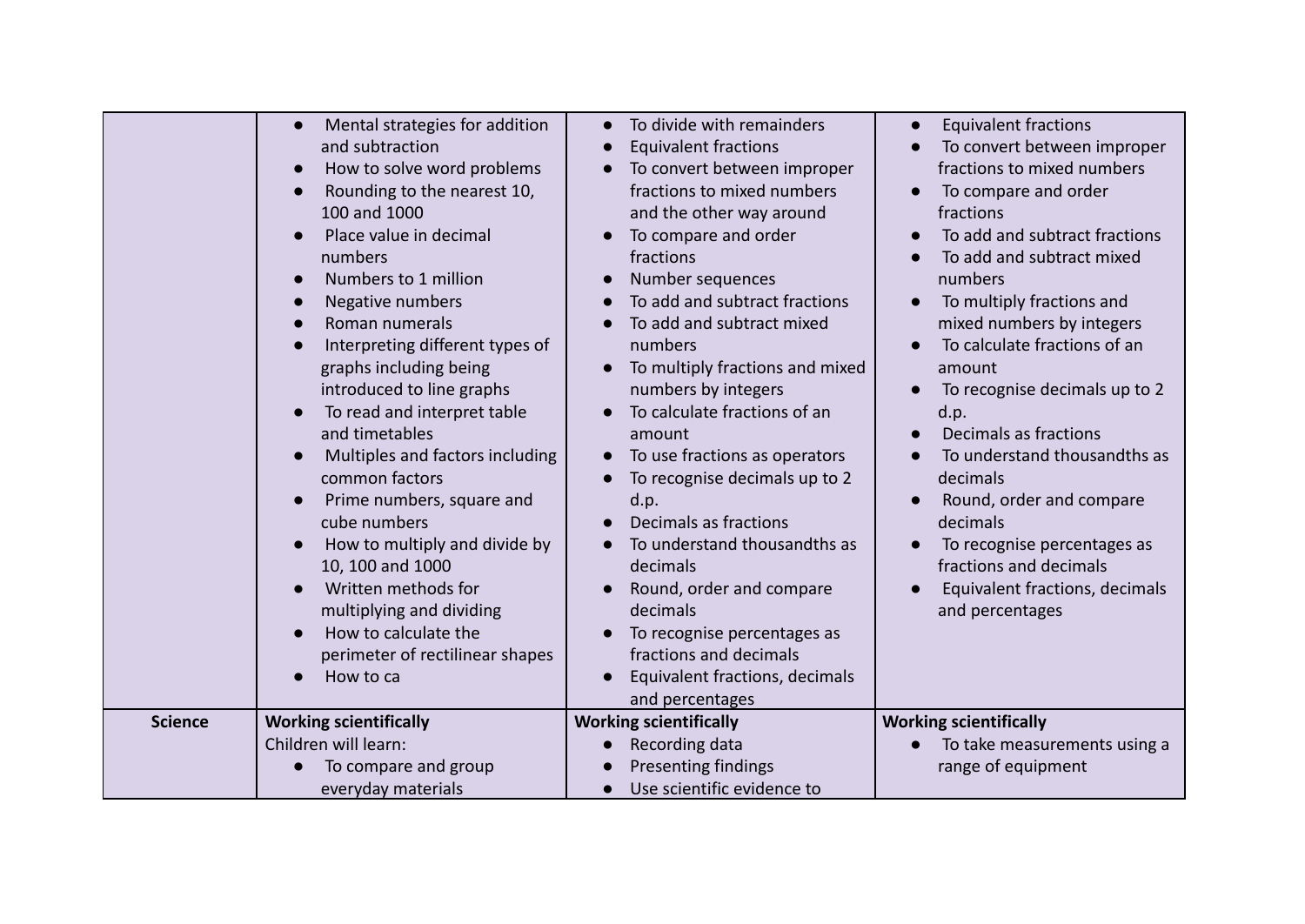|     | To plan investigations<br>To communicate findings<br>accurately in graphs and<br>conclusions<br><b>Properties and Changes of Materials</b><br>Children will learn:<br>About the different properties<br>of materials<br>That some materials will<br>dissolve in liquid.<br>To separate mixtures in<br>different ways according to<br>their properties<br>About irreversible and<br>reversible changes | support or refute ideas<br>$\bullet$<br><b>Earth and Space</b><br>About the movement of the<br>$\bullet$<br>Earth and other planets<br>relative to the Sun in the solar<br>system<br>About the movement of the<br>Moon in relation to the Earth<br>To describe the Sun, Earth and<br>Moon as approximately<br>spherical bodies<br>To use the idea of the Earth's<br>$\bullet$<br>rotation to explain day and<br>night and the apparent<br>movement of the sun across<br>the sky | To record data using different<br>graphs/diagrams<br>To communicate findings<br>accurately in graphs and<br>conclusions<br><b>Forces:</b><br>To explain how objects fall<br>towards the Earth<br>About gravity<br>$\bullet$<br>About air resistance, water<br>resistance and friction<br>About mechanisms, including<br>levers, pulleys and gears<br>Living things and their habitats:<br>The differences in life cycles of<br>mammals, an amphibian,<br>an insect and a bird.<br>To describe the life processes<br>of reproduction in some plants<br>and animals<br><b>Animals, including humans:</b><br>To describe the changes as<br>human develop to old age |
|-----|-------------------------------------------------------------------------------------------------------------------------------------------------------------------------------------------------------------------------------------------------------------------------------------------------------------------------------------------------------------------------------------------------------|---------------------------------------------------------------------------------------------------------------------------------------------------------------------------------------------------------------------------------------------------------------------------------------------------------------------------------------------------------------------------------------------------------------------------------------------------------------------------------|------------------------------------------------------------------------------------------------------------------------------------------------------------------------------------------------------------------------------------------------------------------------------------------------------------------------------------------------------------------------------------------------------------------------------------------------------------------------------------------------------------------------------------------------------------------------------------------------------------------------------------------------------------------|
| Art | In art the children will learn:                                                                                                                                                                                                                                                                                                                                                                       | In art the children will learn:                                                                                                                                                                                                                                                                                                                                                                                                                                                 | In art the children will learn:                                                                                                                                                                                                                                                                                                                                                                                                                                                                                                                                                                                                                                  |
|     | To use sketchbooks to make                                                                                                                                                                                                                                                                                                                                                                            | To use sketchbooks to make<br>$\bullet$                                                                                                                                                                                                                                                                                                                                                                                                                                         | To use sketchbooks to make                                                                                                                                                                                                                                                                                                                                                                                                                                                                                                                                                                                                                                       |
|     | observations and review their                                                                                                                                                                                                                                                                                                                                                                         | observations and review their                                                                                                                                                                                                                                                                                                                                                                                                                                                   | observations and review their                                                                                                                                                                                                                                                                                                                                                                                                                                                                                                                                                                                                                                    |
|     | art work.                                                                                                                                                                                                                                                                                                                                                                                             | art work.                                                                                                                                                                                                                                                                                                                                                                                                                                                                       | art work.<br>$\bullet$                                                                                                                                                                                                                                                                                                                                                                                                                                                                                                                                                                                                                                           |
|     |                                                                                                                                                                                                                                                                                                                                                                                                       |                                                                                                                                                                                                                                                                                                                                                                                                                                                                                 |                                                                                                                                                                                                                                                                                                                                                                                                                                                                                                                                                                                                                                                                  |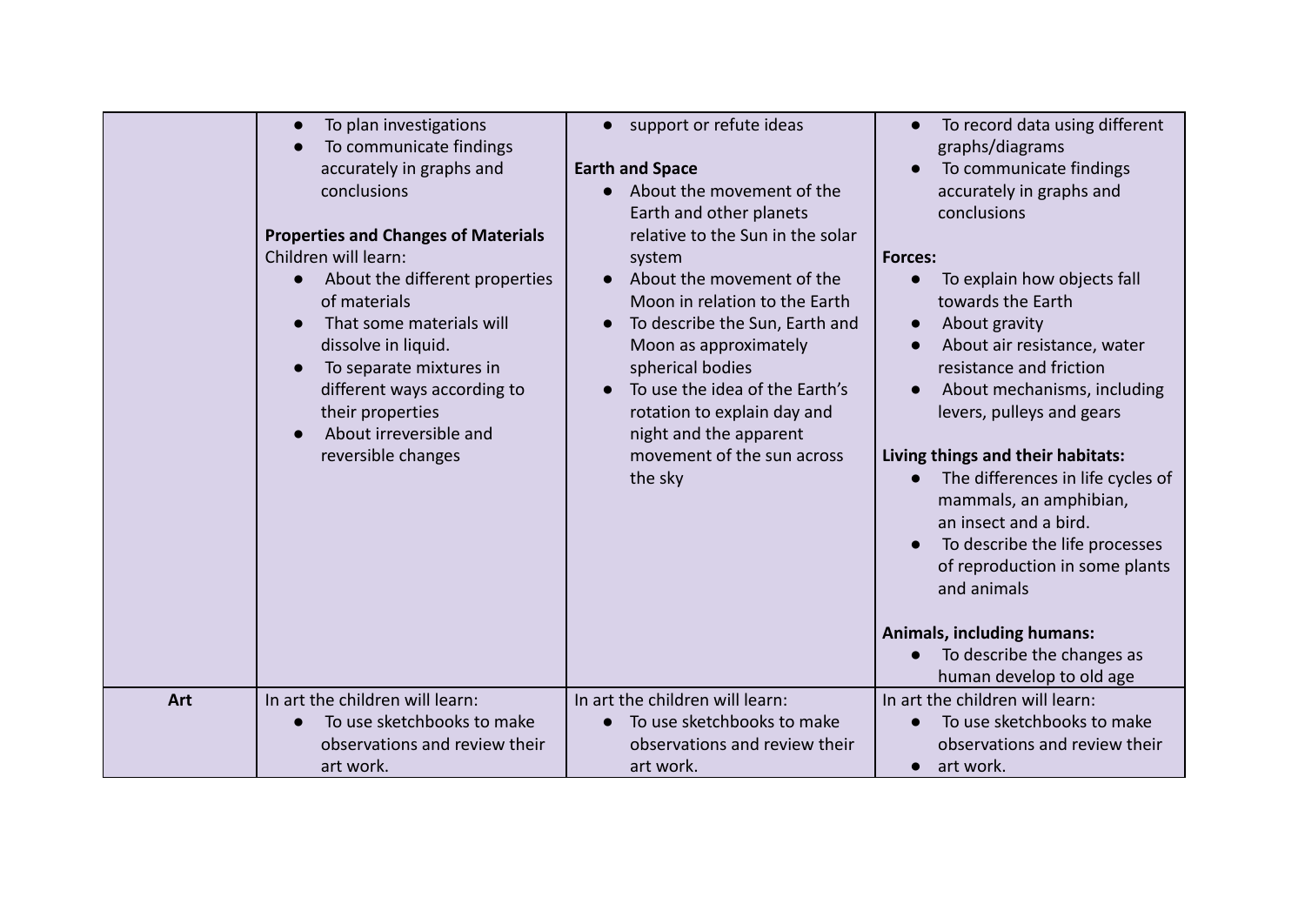|                  | To use watercolours to create<br>$\bullet$<br>different landscapes and<br>experiment with layers.                                                                                                                                                               | To use crayons, pastels and<br>$\bullet$<br>pencils with effect focusing on<br>the work of Peter Thorpe                                                                                                                                     | To use crayons, pastels and<br>pencils with effect<br>To manipulate clay to create<br>an Ancient vase                                                                                                      |
|------------------|-----------------------------------------------------------------------------------------------------------------------------------------------------------------------------------------------------------------------------------------------------------------|---------------------------------------------------------------------------------------------------------------------------------------------------------------------------------------------------------------------------------------------|------------------------------------------------------------------------------------------------------------------------------------------------------------------------------------------------------------|
| <b>Computing</b> | Children will learn:<br>E-safety<br>$\bullet$<br>To use Google Classroom<br>$\bullet$<br>To use Python and Scratch,<br>$\bullet$<br>including completing simple<br>$\bullet$<br>calculations, input values,<br>create variables and use<br>loops to draw shapes | Children will learn:<br>About spreadsheets including:<br>$\bullet$<br>functions, graphs, formulas<br>and calculations<br>To use 'SketchUp' for 3D<br>design                                                                                 | Children will learn:<br>To use scratch to program<br>$\bullet$<br>interactive stories, games and<br>animations<br>To use 'SketchUp' for 3D<br>design                                                       |
| <b>DT</b>        | In Design and Technology children will<br>learn:<br>To select and cut appropriate<br>$\bullet$<br>material<br>To sew using a running stitch<br>To plan and evaluate a design                                                                                    | In Design and Technology children will<br>learn:<br>To use research to create a<br>design for a Mars Rover<br>Select materials to use<br>according to their functional<br>properties<br>$\bullet$                                           | In Design and Technology children will<br>learn:<br>To plan, design and make an<br>$\bullet$<br>Aqueduct which transports<br>water from one place to<br>another<br>To evaluate their Aqueduct<br>$\bullet$ |
| <b>History</b>   | In History children will learn:<br>How to research and write<br>$\bullet$<br>notes<br>Facts about Mahatma Gandhi<br>About British rule in India<br>Indian independence                                                                                          | In History children will learn:<br>About the Space Race and<br>$\bullet$<br>using timelines to show<br>chronology of key events<br>About key figures in history<br>who supported space<br>exploration<br>The legacy of space<br>exploration | In History children will learn:<br><b>About Ancient Greeks</b><br>$\bullet$<br>including chronology, politics,<br>the Olympics and legacy<br>About the Romans including:<br>battles, the army and legacy   |
| Geography        | In Geography children will learn:<br>To use atlases and maps to<br>locate information                                                                                                                                                                           | In Geography children will learn:<br>About the structure and layers<br>of the Earth                                                                                                                                                         | In Geography children will learn:<br>To use atlases and maps to<br>locate information                                                                                                                      |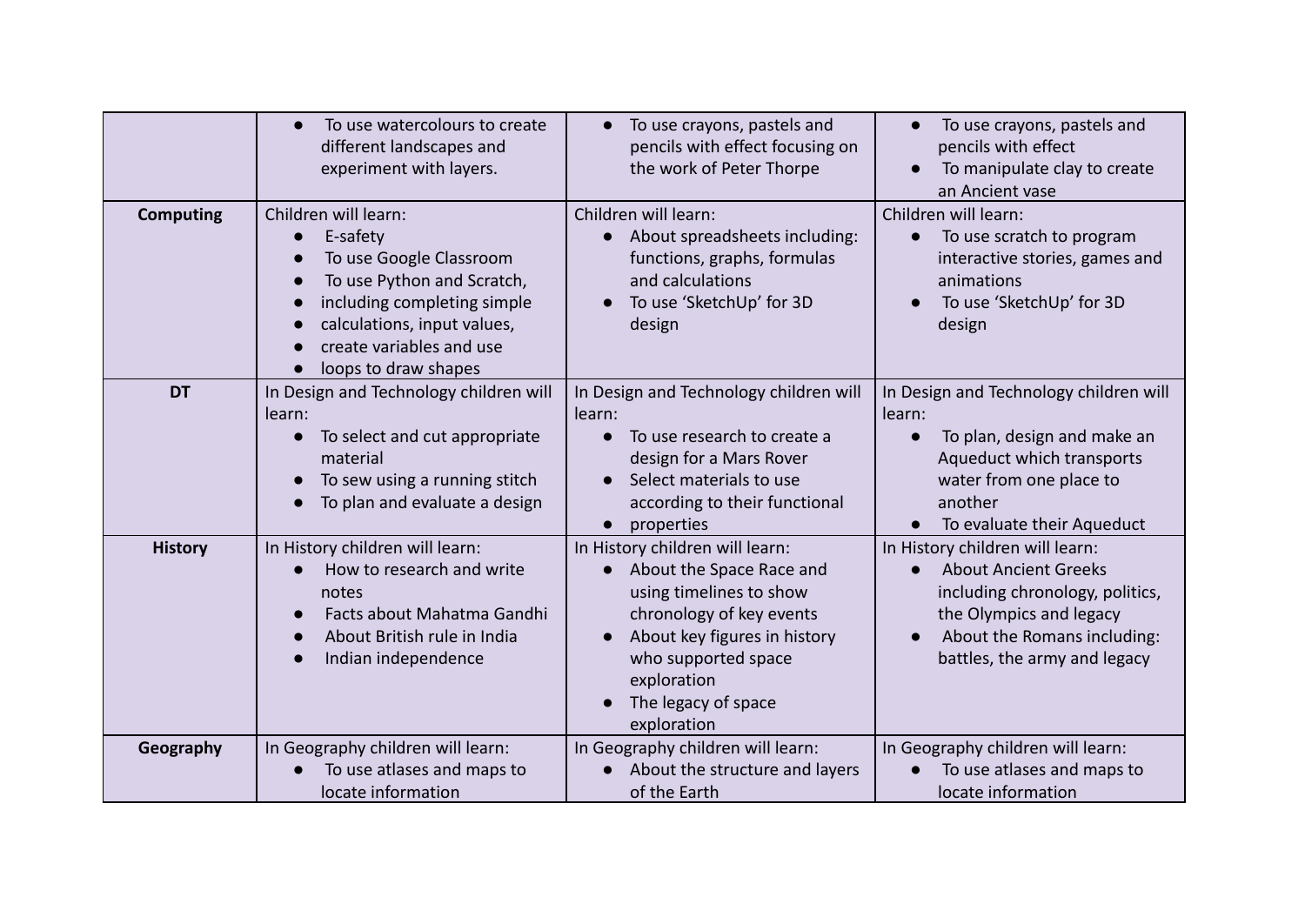|                      | About India, including<br>$\bullet$<br>location, bodies of water,<br>climate and timezone<br>About tectonic plates and<br>movement<br>The physical and human<br>geography of India<br>About biomes                                                               | About what causes<br>Earthquakes<br>The different parts of a<br>volcano                                                                                                                                                                                                   | About human development<br>The location of Modern<br>Greece and Rome                                                                                                                                                                                                          |
|----------------------|------------------------------------------------------------------------------------------------------------------------------------------------------------------------------------------------------------------------------------------------------------------|---------------------------------------------------------------------------------------------------------------------------------------------------------------------------------------------------------------------------------------------------------------------------|-------------------------------------------------------------------------------------------------------------------------------------------------------------------------------------------------------------------------------------------------------------------------------|
| <b>MFL (Spanish)</b> | Children will learn:<br>The location of Spain<br>Greetings<br>Numbers to 20<br>Colours                                                                                                                                                                           | Children will learn:<br>Food and drink<br>Weather<br>Clothes                                                                                                                                                                                                              | Children will learn:<br>To form simple sentences<br>Animals<br>Fruits<br>Vegetables<br><b>Shapes</b>                                                                                                                                                                          |
| <b>Music</b>         | Children will learn about the musical<br>elements through:<br><b>Exploring Indian musical</b><br>instruments and their function<br>within ragas<br>Composing and performing to<br>a given structure                                                              | Children will learn:<br>How different moods can be<br>achieved through music<br>To compose, perform and<br>evaluate a group piece<br>To create a musical<br>soundscape and evaluate own<br>and other's compositions                                                       | Children will learn:<br>To perform in triple time<br>To clap a rhythm in triple time<br>About leitmotifs                                                                                                                                                                      |
| <b>PE</b>            | Children will learn:<br>An introduction to effective<br>leadership by varying tactics<br>according to game conditions<br>To refine passing and receiving<br>To begin to show good control<br>in different movements<br>Which will be explored through<br>hockey. | Children will learn:<br>To pass with accuracy and in<br>$\bullet$<br>different ways<br>To choose a specific tactic for<br>$\bullet$<br>defending and attacking<br>Gain possession by working as<br>$\bullet$<br>a team<br>Use a number of techniques to<br>pass and shoot | Children will be taking part in athletic<br>activities and following the REAL PE<br>scheme.<br>During this they will learn:<br>To explain how individuals<br>$\bullet$<br>need different types and levels<br>of fitness to be more effective<br>in their activity/role/event. |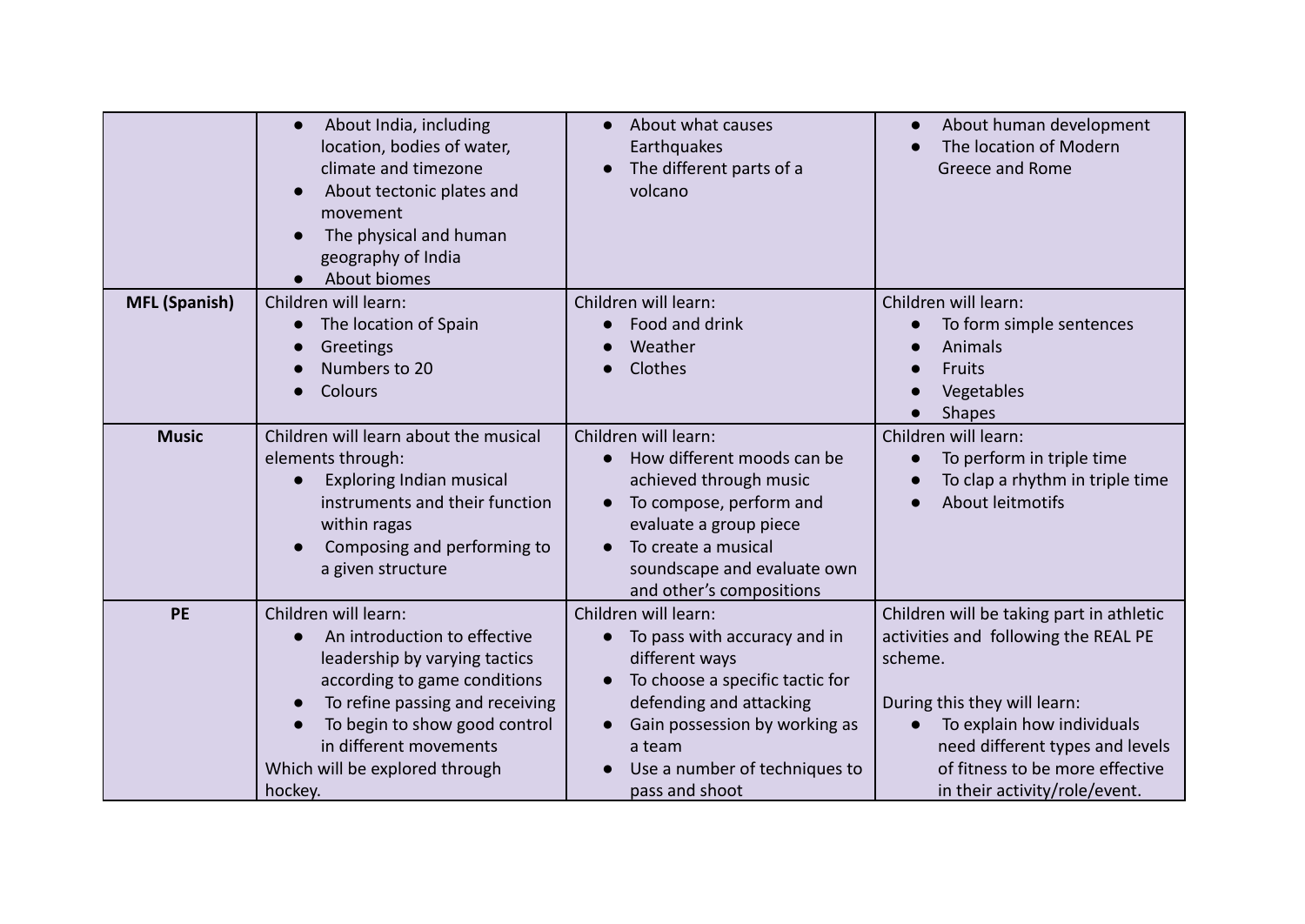| Fitness with a focus on endurance<br>To explain some important<br>safety principles when<br>preparing for exercise<br>To choose appropriate warm<br>ups and cool downs<br>Real Gym with a focus on the Creative<br>skill<br>To develop sequences with<br>interlinking moves which<br>change speed and direction<br>To confidently recognise<br>similarities and differences in<br>movements and expressions<br>Real Dance with a focus on the Social<br>skill<br>To create and compose a<br>dance in a creative and<br>imaginative way<br>To show control when making<br>clear and fluent dance<br>movements.<br>To negotiate and collaborate<br>when creating and performing<br>dance with others<br>Children will be following the Jigsaw<br><b>PHSE</b> | Which will be explored through<br>netball<br>Gymnastics with a focus on the<br>cognitive skill<br>How to develop their own and<br>others' work<br>How to recognise and suggest<br>patterns of play<br>with will increase chances of<br>success<br>Dance with a focus on the physical<br>skill<br>To perform a range of skills<br>$\bullet$<br>fluently and<br>accurately in practice and<br>performance situations | To plan and follow their own<br>basic fitness programme.<br>To self-select and perform<br>appropriate warm up and cool<br>down activities.<br>To describe the basic fitness<br>components and explain how<br>often and how long people<br>should exercise to be healthy.<br>To effectively transfer skills<br>and movements across a range<br>of activities and sports.<br>To perform a variety of skills<br>consistently and effectively in<br>challenging or competitive<br>situations.<br>To use combinations of skills<br>confidently in sport specific<br>contexts.<br>To perform a range of skills<br>fluently and accurately in<br>practice situations. |
|------------------------------------------------------------------------------------------------------------------------------------------------------------------------------------------------------------------------------------------------------------------------------------------------------------------------------------------------------------------------------------------------------------------------------------------------------------------------------------------------------------------------------------------------------------------------------------------------------------------------------------------------------------------------------------------------------------------------------------------------------------|--------------------------------------------------------------------------------------------------------------------------------------------------------------------------------------------------------------------------------------------------------------------------------------------------------------------------------------------------------------------------------------------------------------------|----------------------------------------------------------------------------------------------------------------------------------------------------------------------------------------------------------------------------------------------------------------------------------------------------------------------------------------------------------------------------------------------------------------------------------------------------------------------------------------------------------------------------------------------------------------------------------------------------------------------------------------------------------------|
| programme and learn:                                                                                                                                                                                                                                                                                                                                                                                                                                                                                                                                                                                                                                                                                                                                       | Children will be following the Jigsaw<br>programme and learn:                                                                                                                                                                                                                                                                                                                                                      | Children will be following the Jigsaw<br>programme and learn:                                                                                                                                                                                                                                                                                                                                                                                                                                                                                                                                                                                                  |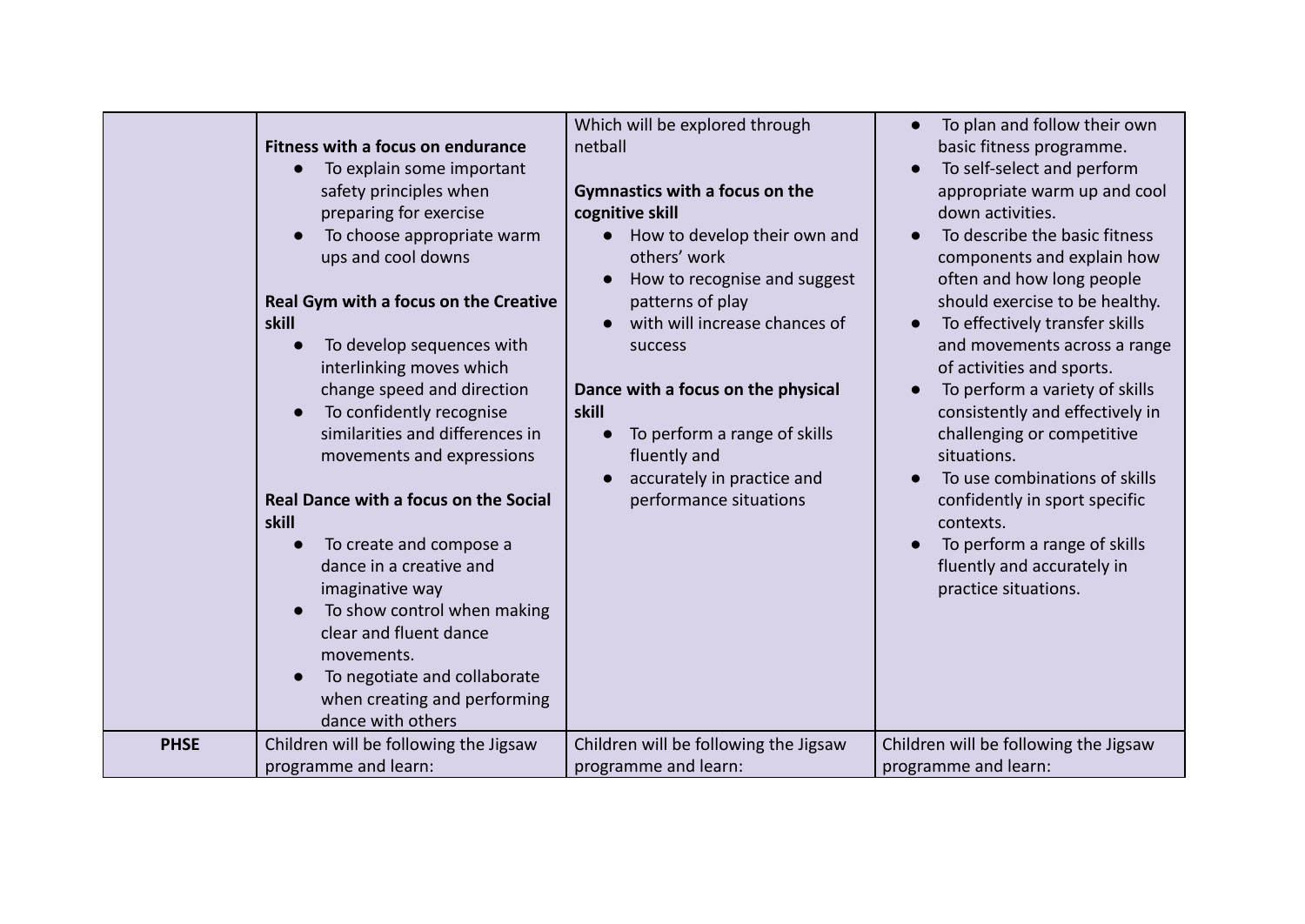|           | To face new challenge<br>positively and set personal<br>goals<br>About their rights and<br>responsibilities as a British<br>citizen<br>About rewards and<br>consequences<br>How an individual's behaviour<br>impacts a group<br>How democracy works in the<br>school community<br>About cultural differences | That money is needed to<br>achieve some dreams<br>Different jobs that people can<br>have<br>To identify a job they can do<br>$\bullet$<br>when they are<br>older and what they need to<br>do to achieve it<br>The dreams and goals of young<br>people in a<br>different culture<br>To support young people<br>$\bullet$<br>The health risks of smoking | Their personal characteristic<br>and qualities<br>How friendships change and<br>how to manage fall outs with<br>friends<br>About different relationships<br>How to stay safe online<br>About their own self-image<br>and body image<br><b>RSHE</b><br>$\bullet$<br>About the exciting changes<br>that come with<br>growing up and the |
|-----------|--------------------------------------------------------------------------------------------------------------------------------------------------------------------------------------------------------------------------------------------------------------------------------------------------------------|--------------------------------------------------------------------------------------------------------------------------------------------------------------------------------------------------------------------------------------------------------------------------------------------------------------------------------------------------------|---------------------------------------------------------------------------------------------------------------------------------------------------------------------------------------------------------------------------------------------------------------------------------------------------------------------------------------|
|           | Racism<br>About bullying                                                                                                                                                                                                                                                                                     | Risks of misusing alcohol<br>$\bullet$<br>Basic emergency aid<br>procedures<br>How the media promotes<br>certain body types<br>The different roles food plays<br>in people's lives<br>What makes a healthy lifestyle<br>and the choices<br>I need to make to be happy<br>and healthy                                                                   | responsibilities<br>To think about what they are<br>looking forward to when being<br>in year 6.                                                                                                                                                                                                                                       |
| <b>RE</b> | Children will be learning about:<br>Sikhism:                                                                                                                                                                                                                                                                 | Children will be learning about:                                                                                                                                                                                                                                                                                                                       | Children will be learning about:                                                                                                                                                                                                                                                                                                      |
|           | <b>Beliefs about God</b>                                                                                                                                                                                                                                                                                     | Sikhism:                                                                                                                                                                                                                                                                                                                                               | Journeys:                                                                                                                                                                                                                                                                                                                             |
|           | <b>Guru Nanak</b>                                                                                                                                                                                                                                                                                            | The Khalsa                                                                                                                                                                                                                                                                                                                                             | Pilgrimages                                                                                                                                                                                                                                                                                                                           |
|           | The Gurdwara                                                                                                                                                                                                                                                                                                 | Vaisakhi/Baisakhi                                                                                                                                                                                                                                                                                                                                      | Lourdes                                                                                                                                                                                                                                                                                                                               |
|           |                                                                                                                                                                                                                                                                                                              | The 5Ks                                                                                                                                                                                                                                                                                                                                                | Hajj                                                                                                                                                                                                                                                                                                                                  |
|           | Christianity                                                                                                                                                                                                                                                                                                 | <b>Bandi Chor and Amritsar</b>                                                                                                                                                                                                                                                                                                                         |                                                                                                                                                                                                                                                                                                                                       |
|           |                                                                                                                                                                                                                                                                                                              |                                                                                                                                                                                                                                                                                                                                                        |                                                                                                                                                                                                                                                                                                                                       |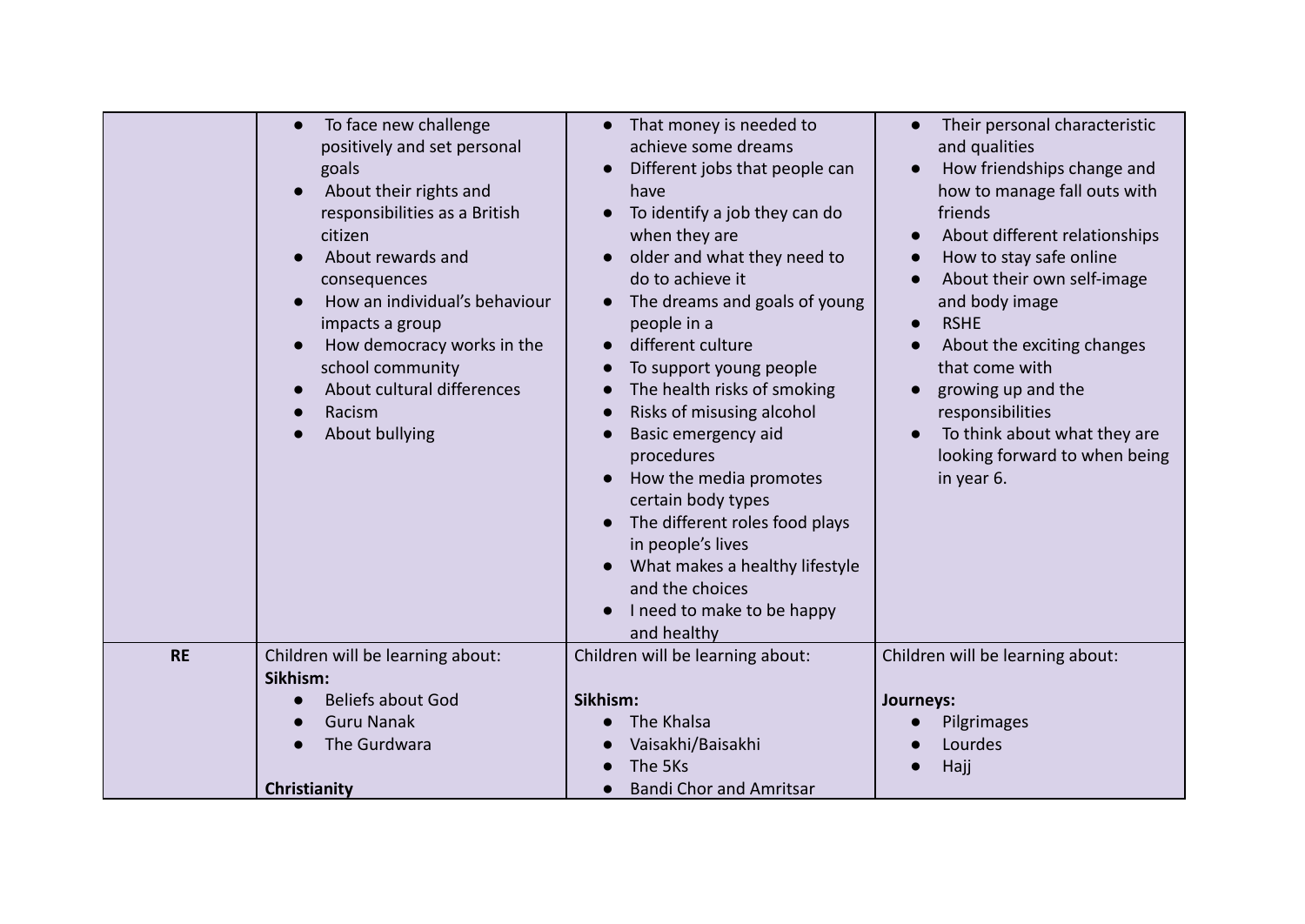| The church at Christmas<br>Comparing religious and<br>secular Christmas traditions | Christianity<br>The importance of Easter<br>$\bullet$ | <b>Ceremonies</b><br>At the beginning of our lives<br>$\bullet$<br>Special moments (religious<br>$\bullet$<br>and non-religious)<br>Weddings<br>$\bullet$<br>Christenings/Baptisms<br>$\bullet$<br><b>Funerals</b><br>$\bullet$<br>Memorials<br>$\bullet$<br>Traditions<br>$\bullet$ |
|------------------------------------------------------------------------------------|-------------------------------------------------------|--------------------------------------------------------------------------------------------------------------------------------------------------------------------------------------------------------------------------------------------------------------------------------------|
|------------------------------------------------------------------------------------|-------------------------------------------------------|--------------------------------------------------------------------------------------------------------------------------------------------------------------------------------------------------------------------------------------------------------------------------------------|

| Year <sub>6</sub> | <b>Autumn</b><br><b>AFRICA</b>                                                                                                                                                                                                                                                                                                                                                           | <b>Spring</b><br><b>JOURNEYS</b>                                                                                                                                                                                                                                                             | <b>Summer</b><br><b>WORLD WAR II</b>                                                                                                                                                                                                                                                               |
|-------------------|------------------------------------------------------------------------------------------------------------------------------------------------------------------------------------------------------------------------------------------------------------------------------------------------------------------------------------------------------------------------------------------|----------------------------------------------------------------------------------------------------------------------------------------------------------------------------------------------------------------------------------------------------------------------------------------------|----------------------------------------------------------------------------------------------------------------------------------------------------------------------------------------------------------------------------------------------------------------------------------------------------|
| <b>English</b>    | The class books they will be reading<br>are: Children of the Benin Kingdom<br>and<br>Nelson Mandela Long Walk to<br>Freedom<br>Grammar<br>Adjective phrases<br>$\bullet$<br><b>Adverbs</b><br>$\bullet$<br><b>Modal verbs</b><br>$\bullet$<br>Subordinating conjunctions<br>$\bullet$<br>Commas<br>$\bullet$<br><b>Fronted adverbials</b><br>$\bullet$<br>The passive voice<br>$\bullet$ | The class book they will be reading is:<br><b>Wolf Brother</b><br>Grammar<br>Direct and indirect speech<br><b>Figurative language</b><br>Sentence structure<br><b>Complex sentences</b><br>Active and passive voice<br><b>Writing</b><br><b>Narratives</b><br><b>Reports</b><br><b>Poems</b> | The class book they will be reading is:<br><b>Goodnight Mr Tom</b><br><b>Grammar</b><br><b>Fronted adverbials</b><br>Passive voice<br><b>Relative clauses</b><br><b>Progressive tenses</b><br>Apostrophes<br>Semi colons / colons<br><b>Writing</b><br><b>Speeches</b><br><b>Newspaper reports</b> |
|                   | <b>Writing</b><br>A character description<br>$\bullet$                                                                                                                                                                                                                                                                                                                                   | <b>Balanced Arguments</b><br><b>Letters</b>                                                                                                                                                                                                                                                  | <b>Diaries</b><br><b>Posters</b><br>Letters                                                                                                                                                                                                                                                        |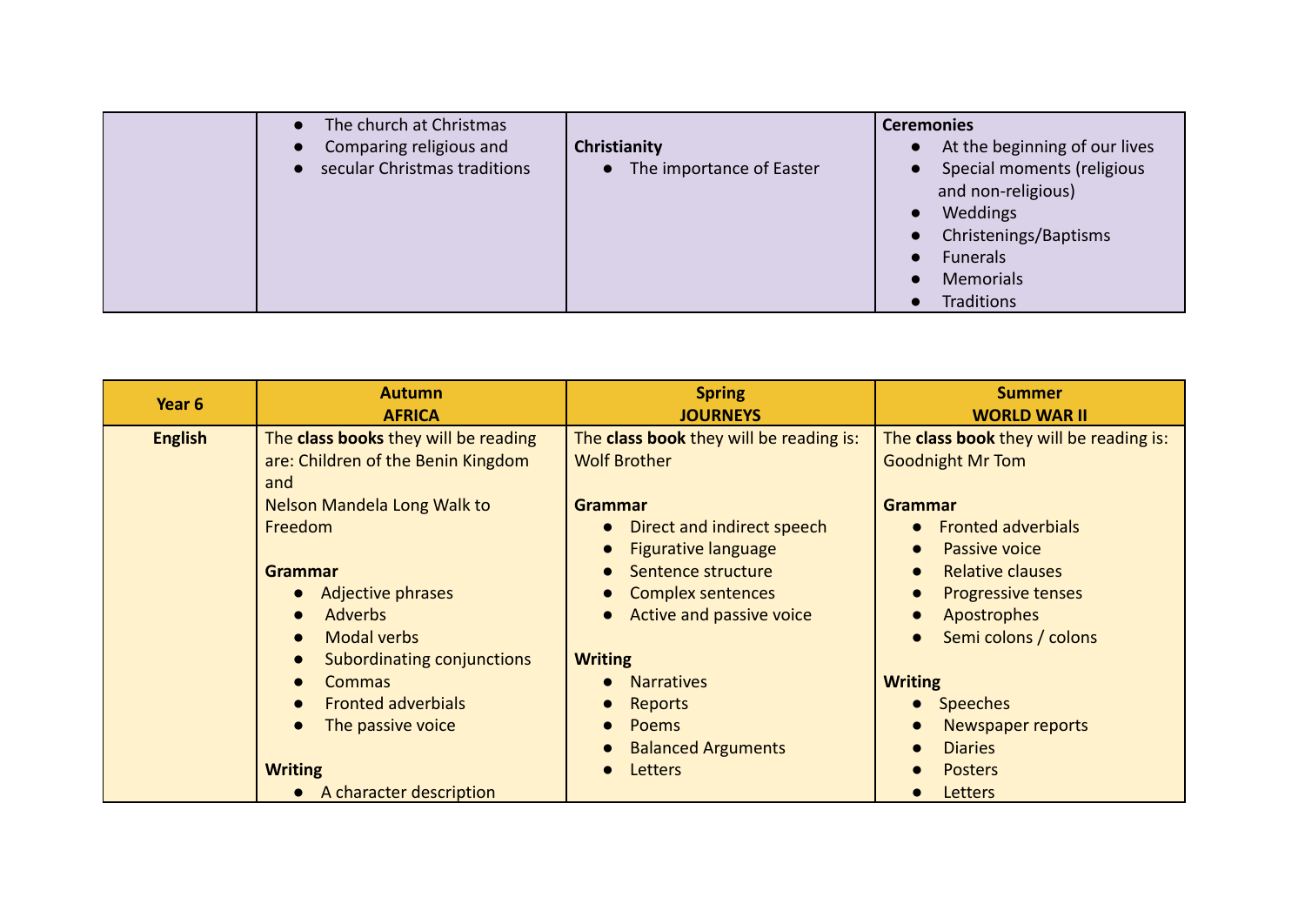| Children will learn:<br>Children will learn:<br>Children will learn:<br><b>Mathematics</b><br>Up to 3 decimal places<br>To read, write and compare 6<br>$\bullet$<br>$\bullet$<br>$\bullet$                                                                                                                                                                                                                                                                                                                                                                                                                                                                                                                                                                                                                                                                                                                                                                                                                                                                                                                                                                                                                                                                                                                                                                                                                                                                                                                                                                                                                                                                                               | A diary entry<br>$\bullet$<br>Letters<br>A non-chronological report<br>$\bullet$ |                               | <b>Historical recounts</b><br>$\bullet$<br><b>Descriptive writing</b><br>Poems |
|-------------------------------------------------------------------------------------------------------------------------------------------------------------------------------------------------------------------------------------------------------------------------------------------------------------------------------------------------------------------------------------------------------------------------------------------------------------------------------------------------------------------------------------------------------------------------------------------------------------------------------------------------------------------------------------------------------------------------------------------------------------------------------------------------------------------------------------------------------------------------------------------------------------------------------------------------------------------------------------------------------------------------------------------------------------------------------------------------------------------------------------------------------------------------------------------------------------------------------------------------------------------------------------------------------------------------------------------------------------------------------------------------------------------------------------------------------------------------------------------------------------------------------------------------------------------------------------------------------------------------------------------------------------------------------------------|----------------------------------------------------------------------------------|-------------------------------|--------------------------------------------------------------------------------|
| 100 and 1000<br>decimals<br>About circles including key<br>To round to the nearest 10,<br>To multiply and divide decimals<br>terminology<br>100 and 1000<br>About pie charts and<br>by integers<br>$\bullet$<br>To round decimals to the<br><b>Decimals as fractions</b><br>percentages<br>nearest tenth and whole<br>About the mean<br><b>Fractions to percentages</b><br>number<br><b>Equivalent FDP</b><br>To measure angles with a<br><b>Ordering FDP</b><br>About negative numbers<br>protractor<br>$\bullet$<br><b>Mental strategies for addition</b><br>Ho to calculate percentages of<br>About angles on a straight<br>$\bullet$<br>$\bullet$<br>and subtraction<br>line, around a point, within<br>an amount<br>Written methods for addition<br>Algebra including: finding<br>triangles and quadrilaterals<br>and subtraction problems<br>rules, forming expressions,<br>substitutions and formulae<br>draw nets of 3D shapes<br>including money<br>Written methods for<br><b>Forming equations</b><br>$\bullet$<br>multiplication and division<br>How to solve one and two-step<br>(including with remainders)<br>equations<br>How to divide using factors<br>To find pairs of values<br>$\bullet$<br>$\bullet$<br><b>Multiples and factors</b><br><b>Metric measures (calculating</b><br>$\bullet$<br>$\bullet$<br>and converting)<br>About prime, square and cube<br>$\bullet$<br><b>Miles and Kilometres</b><br>numbers<br><b>Imperial measures</b><br>Equivalent fractions and how<br>How to calculate area and<br>to simplify fractions<br>How to convert between<br>perimeter<br>Area of a triangle<br>mixed numbers and improper<br>Area of a parallelogram<br>fractions | <b>Creation stories</b><br>and 7-digitnumbers and                                | To multiply and divide by 10, | To read, interpret and draw<br>line graphs<br>To draw shapes accurately and    |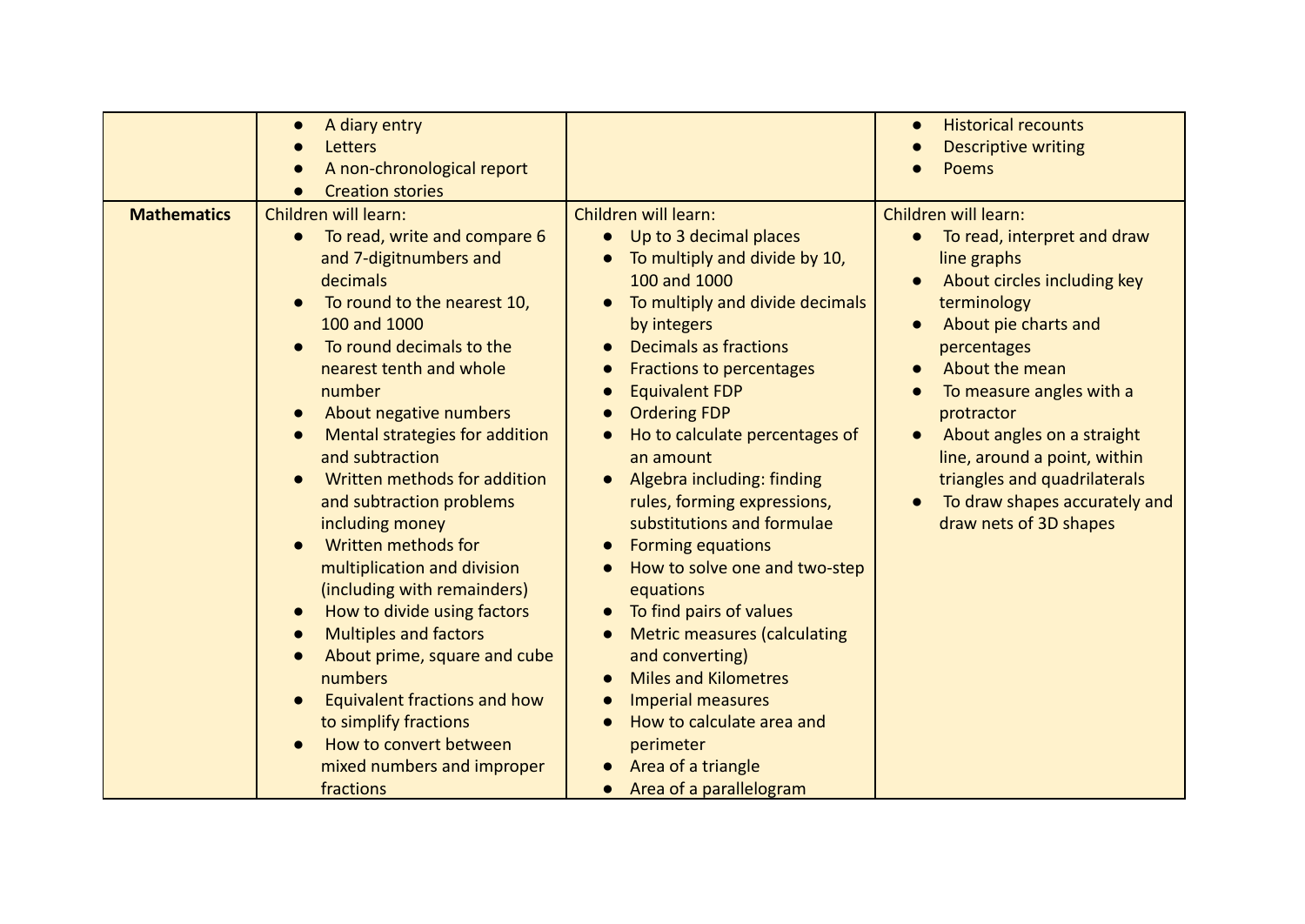|                | To add, subtract, multiply and<br>$\bullet$<br>divide fractions<br>To calculate fractions of an<br>amount<br>To identify fractions on a<br>$\bullet$<br>number line and to compare<br>and order decimals<br>About the four quadrants<br>$\bullet$<br>How to translate and reflect                                                                                                                                                                               | Volume<br><b>Ratio and fractions</b>                                                                                                                                                                                                                                                                                                                                                                                                                                                                                                                                  |                                                                                                                                                                                                                                                                                                                                                                                                                                                                                                                                 |
|----------------|-----------------------------------------------------------------------------------------------------------------------------------------------------------------------------------------------------------------------------------------------------------------------------------------------------------------------------------------------------------------------------------------------------------------------------------------------------------------|-----------------------------------------------------------------------------------------------------------------------------------------------------------------------------------------------------------------------------------------------------------------------------------------------------------------------------------------------------------------------------------------------------------------------------------------------------------------------------------------------------------------------------------------------------------------------|---------------------------------------------------------------------------------------------------------------------------------------------------------------------------------------------------------------------------------------------------------------------------------------------------------------------------------------------------------------------------------------------------------------------------------------------------------------------------------------------------------------------------------|
| <b>Science</b> | <b>Working scientifically</b><br>Children will learn:<br>To identify scientific evidence<br>$\bullet$<br>that has been used to support<br>or refute arguments<br>To make observations<br><b>Animals including humans</b><br>Children will learn:<br>About the digestive system<br>$\bullet$<br>The cardiovascular system<br>The Excretory system<br>$\bullet$<br>The respiratory system<br>$\bullet$<br>Key information about an<br>$\bullet$<br>African animal | <b>Working scientifically</b><br>Children will learn:<br>$\bullet$<br>To identify scientific evidence<br>that has been<br>used to support or refute<br>arguments<br><b>Evolution and Inheritance</b><br>Children will learn:<br>$\bullet$<br>How the Earth and living things<br>$\bullet$<br>have changed over time<br>Know how fossils can be used<br>to find out about the past<br>Know about reproduction and<br>$\bullet$<br>offspring<br>Know how animals and plants<br>$\bullet$<br>are adapted to suit their<br>environment<br>To link adaptation over time to | Light:<br>Children will learn:<br>To recognise that light appears<br>to travel in straight lines and to<br>explain why shadows have the<br>same shape as the objects that<br>cast them.<br>To use the idea that light<br>travels in straight lines to<br>explain that objects are seen<br>because they give out or<br>reflect light into the eye<br>To explain that we see things<br>because light travels from light<br>sources to our eyes or from<br>light sources to objects and<br>then to our eyes<br><b>Electricity:</b> |
|                |                                                                                                                                                                                                                                                                                                                                                                                                                                                                 | evolution<br>What evolution is                                                                                                                                                                                                                                                                                                                                                                                                                                                                                                                                        | Children will learn:<br>To associate the brightness of<br>a lamp or the volume of a                                                                                                                                                                                                                                                                                                                                                                                                                                             |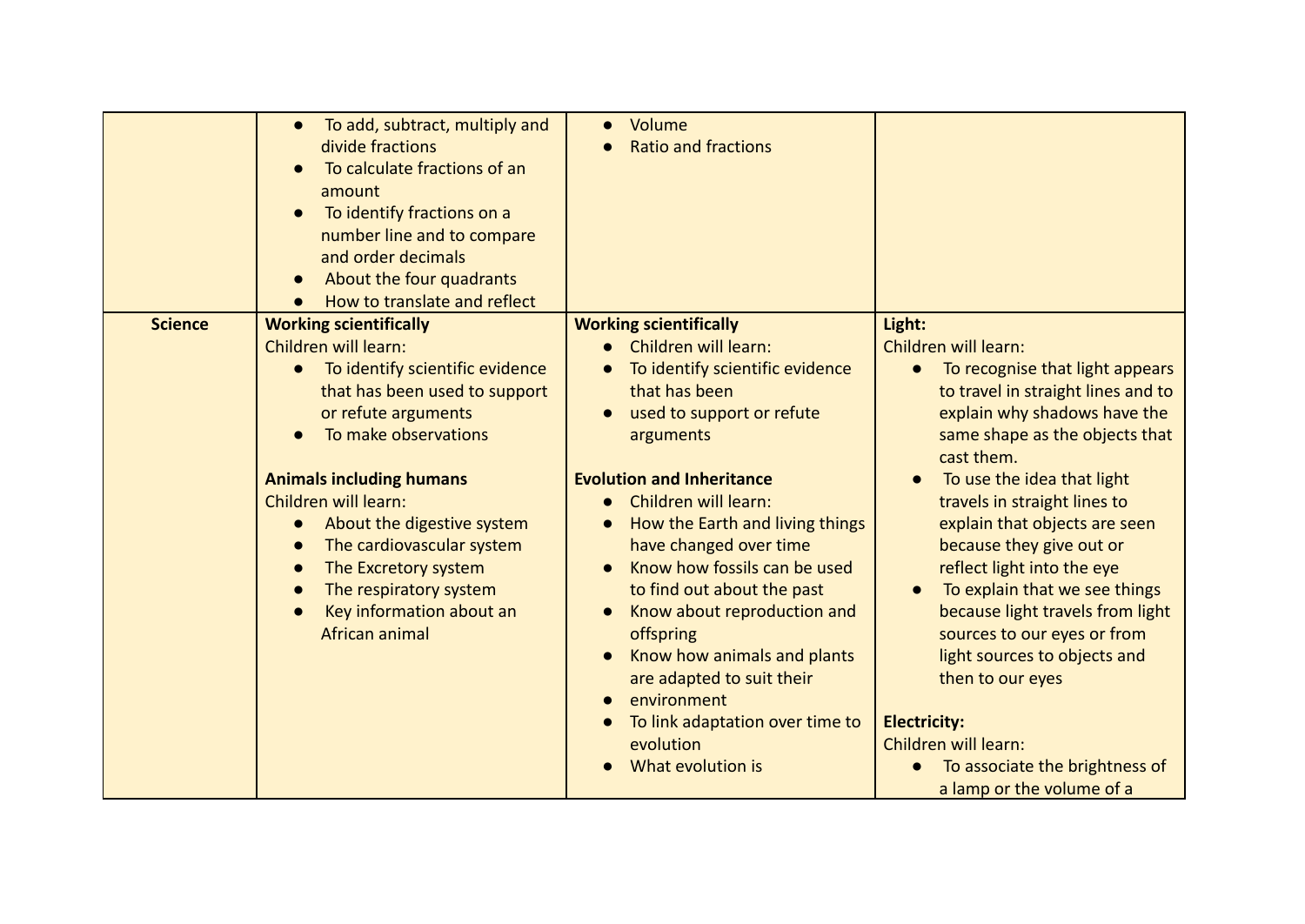|            |                                                                                                                                                                                                                                                                                                        | <b>Living Things and their Habitats</b><br>To classify livings things into<br>broad groups based on<br>observable<br>characteristics<br>To give reasons for classifying<br>plants and animals in a specific<br>way | buzzer with the number and<br>voltage of cells used in the<br>circuit<br>To compare and give reasons<br>for variations in how<br>components function,<br>including the brightness of<br>bulbs, the loudness of buzzers<br>and the on/off position of<br>switches.<br>To use recognised symbols<br>when representing a simple<br>circuit in a diagram.<br><b>Living Things and their Habitats</b><br>Children will learn:<br>To describe how living things<br>are classified into broad groups<br>based on observable |
|------------|--------------------------------------------------------------------------------------------------------------------------------------------------------------------------------------------------------------------------------------------------------------------------------------------------------|--------------------------------------------------------------------------------------------------------------------------------------------------------------------------------------------------------------------|----------------------------------------------------------------------------------------------------------------------------------------------------------------------------------------------------------------------------------------------------------------------------------------------------------------------------------------------------------------------------------------------------------------------------------------------------------------------------------------------------------------------|
| <b>Art</b> | In art the children will learn:<br>To use sketchbooks to make<br>observations and review their<br>art work.<br>To work collaboratively on a<br>larger scale<br>To develop photography skills<br>including looking at micro,<br>macro, and high angles<br>To mould clay to make Benin<br><b>Bronzes</b> | In art the children will learn:<br>To use sketchbooks to make<br>observations and review their<br>artwork<br>To develop their drawing skills                                                                       | characteristics<br>In art the children will learn:<br>To use sketchbooks to make<br>observations and review their<br>art work.<br>To develop their mastery of<br>painting and drawing<br>Use charcoal to create effect<br>To draw using silhouette's for<br>an effect                                                                                                                                                                                                                                                |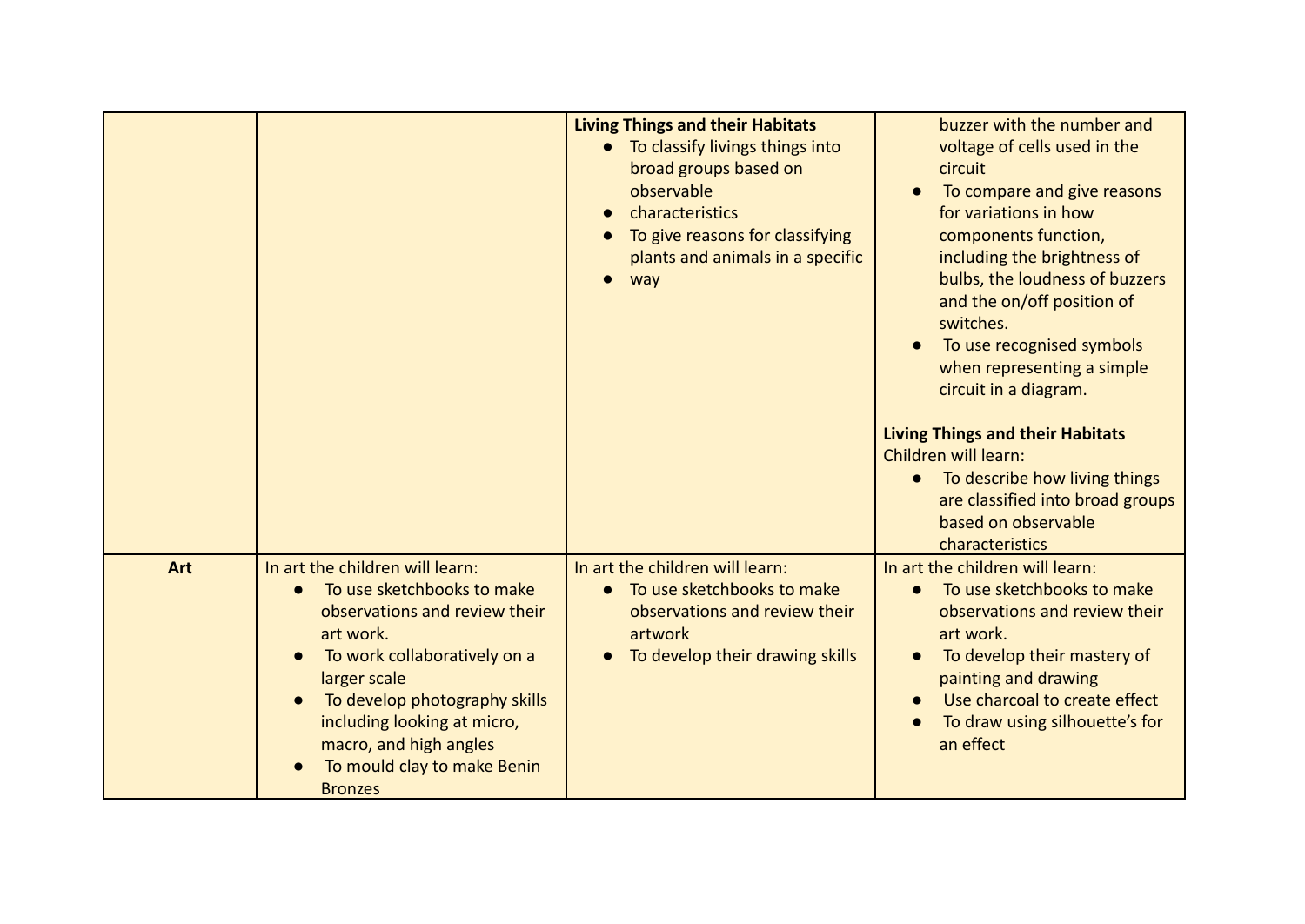| <b>Computing</b> | Children will learn:<br>E-safety<br>$\bullet$<br>To refresh their Google<br><b>Classroom skills</b><br>The features of Google slides<br>and Prezi<br><b>How to use Movie</b><br>Maker/iMovie<br>$\bullet$ | Children will learn:<br>How to code<br>How to use algorithms<br>How to change variables<br>How to create and debug<br>a web page                                                                                                                                                                                                    | Children will learn:<br>How to use digital<br>$\bullet$<br>cameras/iPad's for<br>photography<br><b>How to use Movie</b><br>Maker/iMovie for animation                                                                                                                                         |
|------------------|-----------------------------------------------------------------------------------------------------------------------------------------------------------------------------------------------------------|-------------------------------------------------------------------------------------------------------------------------------------------------------------------------------------------------------------------------------------------------------------------------------------------------------------------------------------|-----------------------------------------------------------------------------------------------------------------------------------------------------------------------------------------------------------------------------------------------------------------------------------------------|
| <b>DT</b>        | In Design and Technology children will<br>learn:<br>To plan, design, make and<br>$\bullet$<br>evaluate an African musical<br>instrument                                                                   | In Design and Technology children will<br>learn:<br>To create designs based on<br>$\bullet$<br>criteria<br>To evaluate designs<br>About architects and the<br>process of designing a building                                                                                                                                       | In Design and Technology children will<br>learn:<br>To plan, design and make<br>$\bullet$<br>bravery medals using their<br>sewing skills.<br>How to make a motorised<br>vehicle using an electrical<br>circuit<br>To evaluate their products                                                  |
| Geography        | In geography children will learn:<br>About the location and<br>physical and human features of<br><b>South Africa</b><br>To use maps and atlases                                                           | In geography children will learn:<br>• About tourism, including<br>tourist attractions and features<br>of a tourist city<br>About the uses of the River<br><b>Thames</b><br>To plan journeys within the UK<br>About ordance survey symbols<br>About six-figure grid references<br>About land use<br>To read different types of maps | In Geography children will learn:<br>Which countries were involved<br>in World War II<br>To use atlases and maps<br>Digging for Victory and how<br>$\bullet$<br>World War II effected trade,<br>agriculture and farming.<br>How to use 6 figure grid<br>references<br>Ordnance survey symbols |
| <b>History</b>   | In history the children will learn:<br><b>Research skills</b><br><b>About Nelson Mandela</b><br>$\bullet$                                                                                                 | In history children will learn:                                                                                                                                                                                                                                                                                                     | In History children will learn:<br>• • The events leading to WWII                                                                                                                                                                                                                             |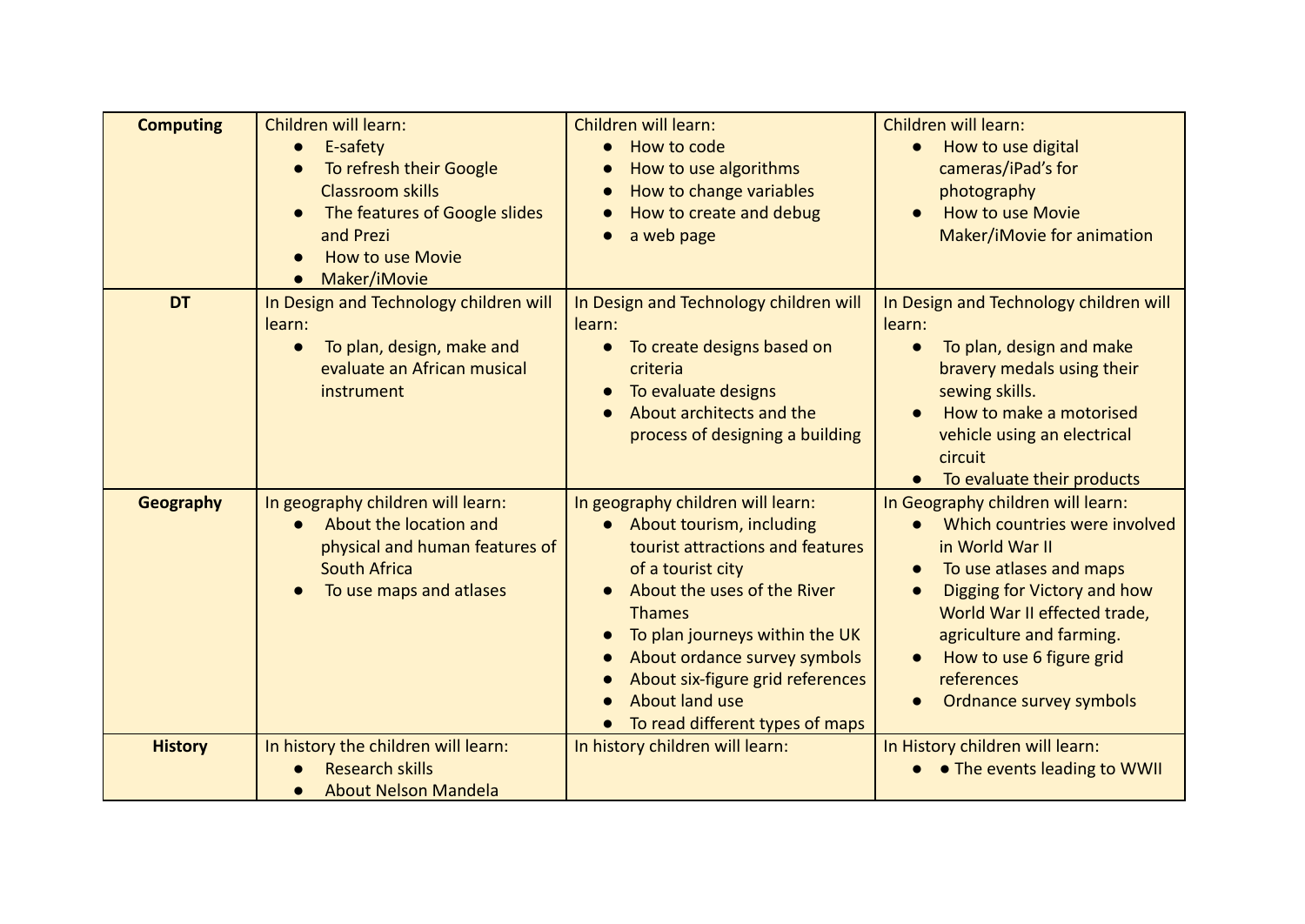|                      | <b>About Apartheid</b><br>$\bullet$<br>About the Kingdom of Benin,<br>including society, agriculture<br>and transport<br>To compare the Benin<br>Kingdom to modern day<br><b>Nigeria</b>                         | • About the history of a local<br>area (London) and how it links<br>to their everyday lives.<br>About chronology by looking at<br>timelines                                                                                                 | • • About warfare, including<br>different battles<br>• How the war affected society<br>including the Blitz and<br>evacuation<br>• How our local area (Croydon)<br>was affected<br>by the war                                                                                |
|----------------------|------------------------------------------------------------------------------------------------------------------------------------------------------------------------------------------------------------------|---------------------------------------------------------------------------------------------------------------------------------------------------------------------------------------------------------------------------------------------|-----------------------------------------------------------------------------------------------------------------------------------------------------------------------------------------------------------------------------------------------------------------------------|
| <b>MFL (Spanish)</b> | Children will learn:<br><b>Greetings</b><br>Numbers to 20<br>$\bullet$<br>Days of the week and months<br>of the year<br><b>About the Town</b>                                                                    | Children will learn:<br>To form simple sentences<br><b>Fruits</b>                                                                                                                                                                           | Children will learn:<br>To form simple sentences<br><b>Animals</b><br><b>Fruits</b><br>Vegetables<br><b>Shapes</b>                                                                                                                                                          |
| <b>Music</b>         | Children will learn about the musical<br>elements through:<br>Techniques for African djembe<br>drumming<br><b>Exploring call and response</b><br>Composing over an 8 beat<br>cycle<br>Refining their composition | Children will learn:<br>To appreciate the music of<br>$\bullet$<br>another culture<br><b>Musical vocabulary</b><br>About different timbres<br>About different sounds on<br><b>instruments</b><br>To practice and refine a piece<br>of music | Children will learn:<br>About Jazz specifically Glen<br>$\bullet$<br>Miller and other music of the<br>time.<br>To think about the importance<br>of music bringing people<br>together and being a powerful<br>moral tool.<br>To sing, rehearse and perform<br>to an audience |
| <b>PE</b>            | Children will learn:<br>To gain possession by working<br>$\bullet$<br>as a team<br>To create and apply attaching<br>and defensive tactics<br>To show good control in<br>different movements                      | Children will learn:<br>Dribbling, shooting, defending<br>$\bullet$<br>and attacking techniques<br>To agree and explain rules to<br>others<br>To work as a team to<br>communicate a plan                                                    | Children will be taking part in athletic<br>activities and following the REAL PE<br>scheme.<br>During this they will learn:<br>To explain how individuals<br>need different types and levels                                                                                |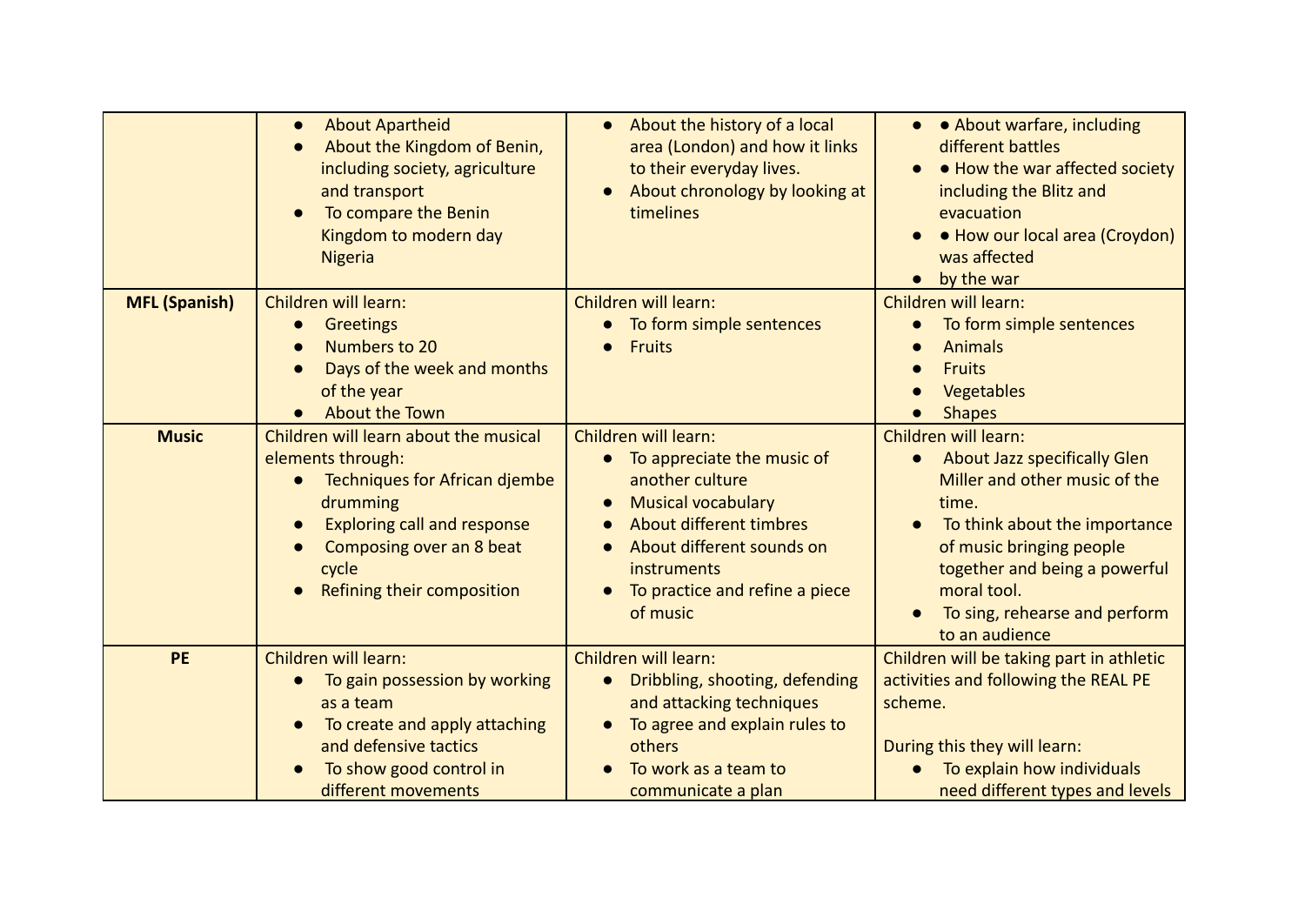| all of which will be explored through<br>rugby<br><b>Fitness with a focus on endurance</b><br>To understand the<br>$\bullet$<br>components of fitness and<br>explain how the body reacts to<br>different kinds of exercise<br>To explain why certain warm<br>$\bullet$<br>ups and cool downs are<br>appropriate for different<br>exercise<br><b>Real Dance with a focus on the social</b><br>skill<br>To work with others and<br>motivate others to dance and<br>perform better<br>To confidently show control<br>$\bullet$<br>and balance when accurately<br>performing dance movements<br><b>Real Gym with a focus on the creative</b><br>skill<br>To develop gymnastic<br>$\bullet$<br>sequences where movements<br>are controlled, accurate, clear<br>and consistent | • Create and use a variety of<br>tactics to help a team<br>To select and apply different<br>movement skills (e.g. to lose a<br>defender)<br>Use marking to improve<br>defending<br>Which will be explored through<br>Football<br><b>Gymnastics with a focus on the</b><br><b>Cognitive skill</b><br>To understand ways to judge<br>$\bullet$<br>performance<br>To identify specific parts of<br>performance to work on<br>Dance with a focus on the Physical<br>skill<br>To connect a variety of<br>movements and skills together<br>accurately | of fitness to be more effective<br>in their activity/role/event.<br>To plan and follow their own<br>basic fitness programme.<br>To self-select and perform<br>appropriate warm up and cool<br>down activities.<br>To describe the basic fitness<br>components and explain how<br>often and how long people<br>should exercise to be healthy.<br>To effectively transfer skills<br>and movements across a range<br>of activities and sports.<br>To perform a variety of skills<br>consistently and effectively in<br>challenging or competitive<br>situations.<br>To use combinations of skills<br>confidently in sport specific<br>contexts.<br>To perform a range of skills<br>fluently and accurately in<br>practice situations. |
|--------------------------------------------------------------------------------------------------------------------------------------------------------------------------------------------------------------------------------------------------------------------------------------------------------------------------------------------------------------------------------------------------------------------------------------------------------------------------------------------------------------------------------------------------------------------------------------------------------------------------------------------------------------------------------------------------------------------------------------------------------------------------|-------------------------------------------------------------------------------------------------------------------------------------------------------------------------------------------------------------------------------------------------------------------------------------------------------------------------------------------------------------------------------------------------------------------------------------------------------------------------------------------------------------------------------------------------|------------------------------------------------------------------------------------------------------------------------------------------------------------------------------------------------------------------------------------------------------------------------------------------------------------------------------------------------------------------------------------------------------------------------------------------------------------------------------------------------------------------------------------------------------------------------------------------------------------------------------------------------------------------------------------------------------------------------------------|
| To link actions and develop<br>complex and extended                                                                                                                                                                                                                                                                                                                                                                                                                                                                                                                                                                                                                                                                                                                      |                                                                                                                                                                                                                                                                                                                                                                                                                                                                                                                                                 |                                                                                                                                                                                                                                                                                                                                                                                                                                                                                                                                                                                                                                                                                                                                    |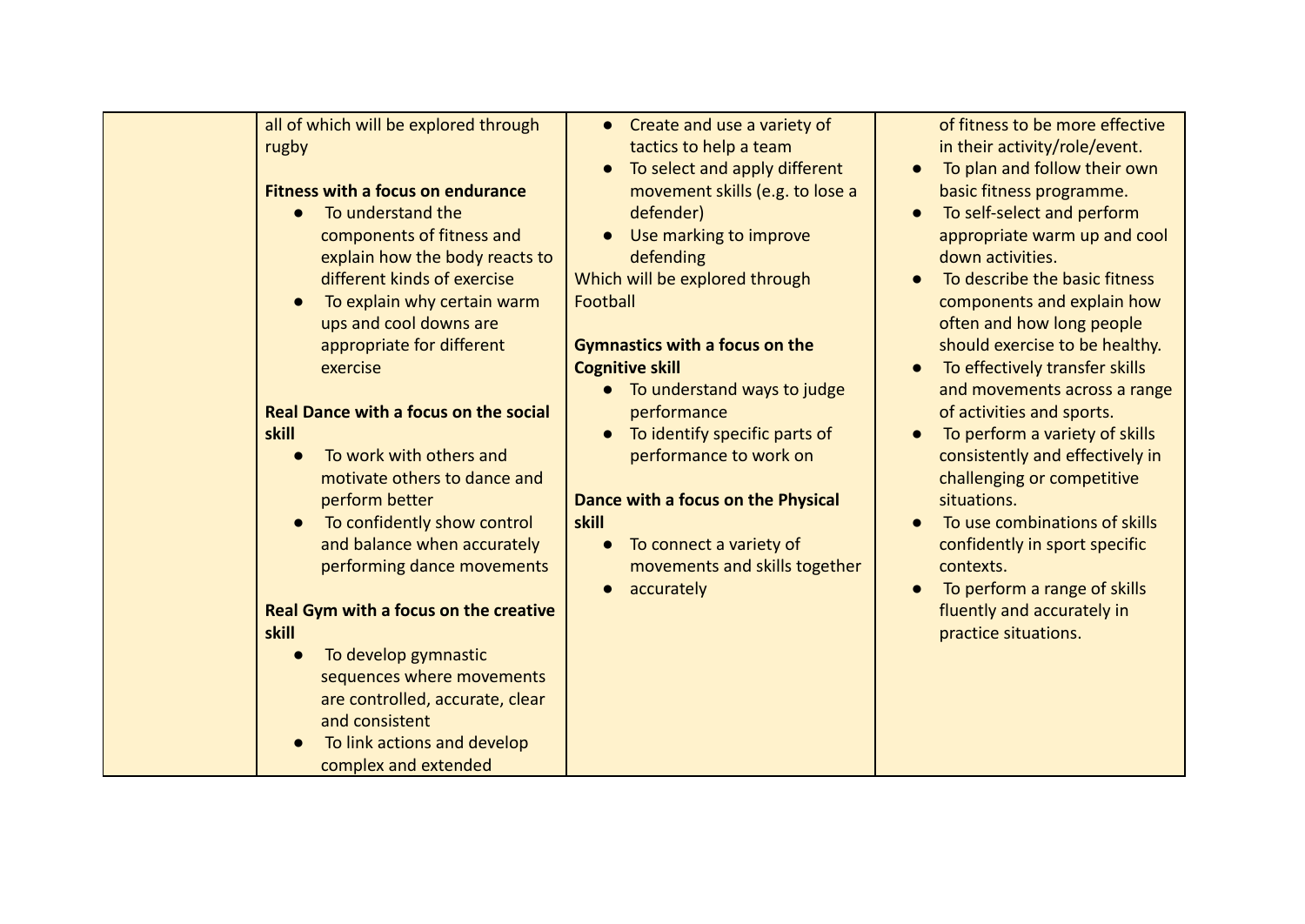| <b>PHSE</b> | sequences of movements that<br>express ideas<br>To consider variety and<br>creativity to engage an<br>audience<br>Children will be following the Jigsaw<br>programme and learn:<br>To identify goals for the year<br>$\bullet$<br>How to express their worries<br>and fears<br>The universal rights of children<br>To make choices for their<br>behaviour<br>About democracy<br>$\bullet$<br>How having a disability may<br>affect someone's life<br>About power within groups<br>$\bullet$<br>About bullying and why<br>$\bullet$<br>people use bullying behaviour<br>How differences can be a<br>source of conflict but also<br>celebration | Children will be following the Jigsaw<br>programme and learn:<br>Their learning strengths and<br>setting challenging yet realistic<br>goals<br>To set their learning steps to<br>$\bullet$<br>help them achieve a goal<br>About problems in the world<br>that concern them<br>To work with other people to<br>help make the world a better<br>place<br>To accept praise from others<br>About the impact of food on<br>the body<br>About different types of drugs<br>and their uses and effects<br>To evaluate when alcohol is<br>being used responsibly,<br>antisocially or being misused<br><b>Basic emergency aid</b><br>procedures<br>About being emotionally well<br>To recognise when they feel<br>stressed and the triggers | Children will be following the Jigsaw<br>programme and learn:<br>About special people in their<br>lives<br>How to cope with feelings of<br>loss<br>About the different stages of<br>grief<br>About standing up for<br>themselves and recognising<br>when people are trying to gain<br>power or control<br>How technology can be used<br>to gain power and control and<br>learn strategies to prevent this<br>from happening<br>To use technology positively<br>and safely<br>About self-image and self<br>esteem<br><b>RSHE</b><br>About the transition to<br>secondary school |
|-------------|-----------------------------------------------------------------------------------------------------------------------------------------------------------------------------------------------------------------------------------------------------------------------------------------------------------------------------------------------------------------------------------------------------------------------------------------------------------------------------------------------------------------------------------------------------------------------------------------------------------------------------------------------|-----------------------------------------------------------------------------------------------------------------------------------------------------------------------------------------------------------------------------------------------------------------------------------------------------------------------------------------------------------------------------------------------------------------------------------------------------------------------------------------------------------------------------------------------------------------------------------------------------------------------------------------------------------------------------------------------------------------------------------|--------------------------------------------------------------------------------------------------------------------------------------------------------------------------------------------------------------------------------------------------------------------------------------------------------------------------------------------------------------------------------------------------------------------------------------------------------------------------------------------------------------------------------------------------------------------------------|
| <b>RE</b>   | Children will be learning about:                                                                                                                                                                                                                                                                                                                                                                                                                                                                                                                                                                                                              | Children will be learning about:                                                                                                                                                                                                                                                                                                                                                                                                                                                                                                                                                                                                                                                                                                  | Children will be learning:                                                                                                                                                                                                                                                                                                                                                                                                                                                                                                                                                     |